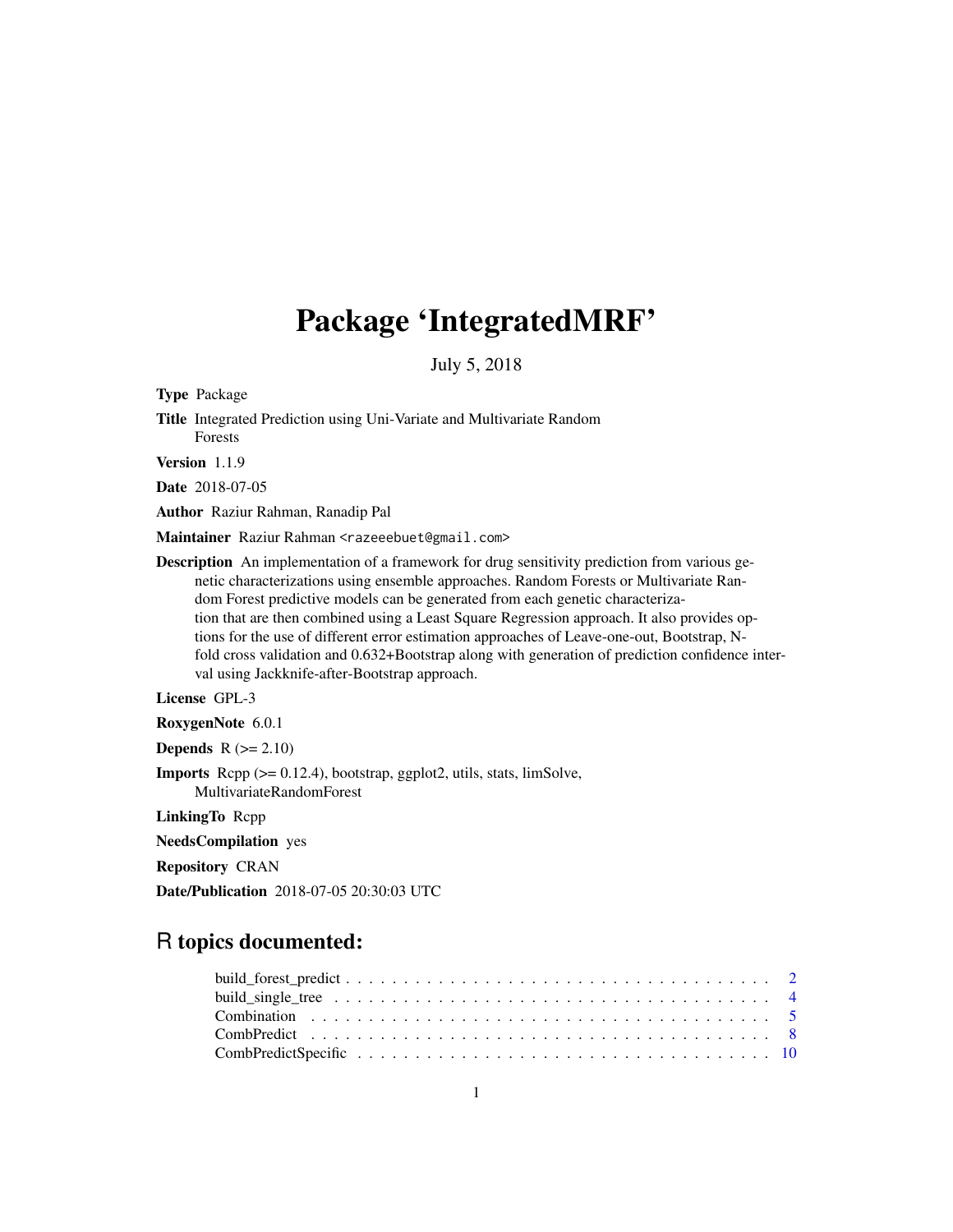<span id="page-1-0"></span>

| Index |  |
|-------|--|
|       |  |
|       |  |
|       |  |
|       |  |
|       |  |
|       |  |
|       |  |
|       |  |
|       |  |
|       |  |

build\_forest\_predict *Prediction using Random Forest or Multivariate Random Forest*

# Description

Builds Model of Random Forest or Multivariate Random Forest (when the number of output features > 1) using training samples and generates the prediction of testing samples using the inferred model.

# Usage

build\_forest\_predict(trainX, trainY, n\_tree, m\_feature, min\_leaf, testX)

# Arguments

| trainX    | Input Feature matrix of $M \times N$ , M is the number of training samples and $N$ is the<br>number of input features                                                                                                                                                                                   |
|-----------|---------------------------------------------------------------------------------------------------------------------------------------------------------------------------------------------------------------------------------------------------------------------------------------------------------|
| trainY    | Output Response matrix of $M \times T$ , M is the number of training samples and T is<br>the number of ouput features                                                                                                                                                                                   |
| n_tree    | Number of trees in the forest, which must be positive integer                                                                                                                                                                                                                                           |
| m feature | Number of randomly selected features considered for a split in each regression<br>tree node, which must be positive integer and less than N (number of input<br>features)                                                                                                                               |
| min_leaf  | Minimum number of samples in the leaf node. If a node has less than or equal<br>to min_leaf samples, then there will be no splitting in that node and this node<br>will be considered as a leaf node. Valid input is positive integer, which is less<br>than or equal to M (number of training samples) |
| testX     | Testing samples of size $Q \times N$ , where Q is the number of testing samples and N<br>is the number of features (Same number of features as training samples)                                                                                                                                        |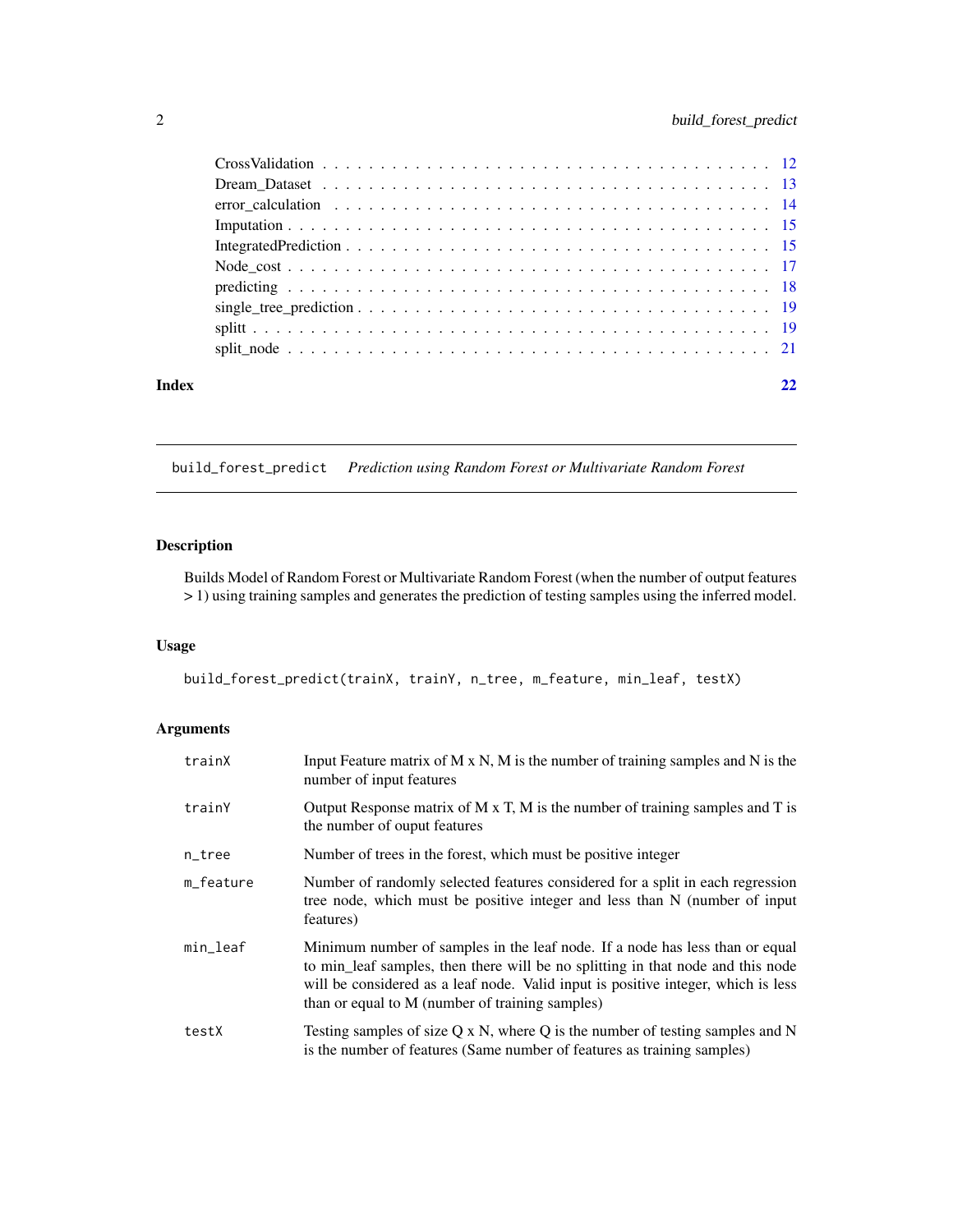#### Details

Random Forest regression refers to ensembles of regression trees where a set of n\_tree un-pruned regression trees are generated based on bootstrap sampling from the original training data. For each node, the optimal feature for node splitting is selected from a random set of m\_feature from the total N features. The selection of the feature for node splitting from a random set of features decreases the correlation between different trees and thus the average prediction of multiple regression trees is expected to have lower variance than individual regression trees. Larger m\_feature can improve the predictive capability of individual trees but can also increase the correlation between trees and void any gains from averaging multiple predictions. The bootstrap resampling of the data for training each tree also increases the variation between the trees.

In a node with training predictor features  $(X)$  and output feature vectors  $(Y)$ , node splitting is done with the aim of selecting a feature from a random set of m\_feature and threshold z to partition the node into two child nodes, left node (with samples  $\langle z \rangle$ ) and right node (with samples  $\langle z \rangle$ ). In multivariate trees (MRF) node cost is measured as the sum of squares of the Mahalanobis distance where as in univariate trees (RF) node cost is measured as the Euclidean distance.

After the Model of the forest is built using training Input features (trainX) and output feature matrix (trainY), the Model is used to generate the prediction of output features (testY) for the testing samples (testX).

### Value

Prediction result of the Testing samples

# References

[Random Forest] Breiman, Leo. "Random forests." Machine learning 45.1 (2001): 5-32.

[Multivariate Random Forest] Segal, Mark, and Yuanyuan Xiao. "Multivariate random forests." Wiley Interdisciplinary Reviews: Data Mining and Knowledge Discovery 1.1 (2011): 80-87.

# Examples

```
library(IntegratedMRF)
#Input and Output Feature Matrix of random data (created using runif)
trainX=matrix(runif(50*100),50,100)
trainY=matrix(runif(50*5),50,5)
n_tree=2
m_feature=5
min_leaf=5
testX=matrix(runif(10*100),10,100)
#Prediction size is 10 x 5, where 10 is the number
#of testing samples and 5 is the number of output features
Prediction=build_forest_predict(trainX, trainY, n_tree, m_feature, min_leaf, testX)
```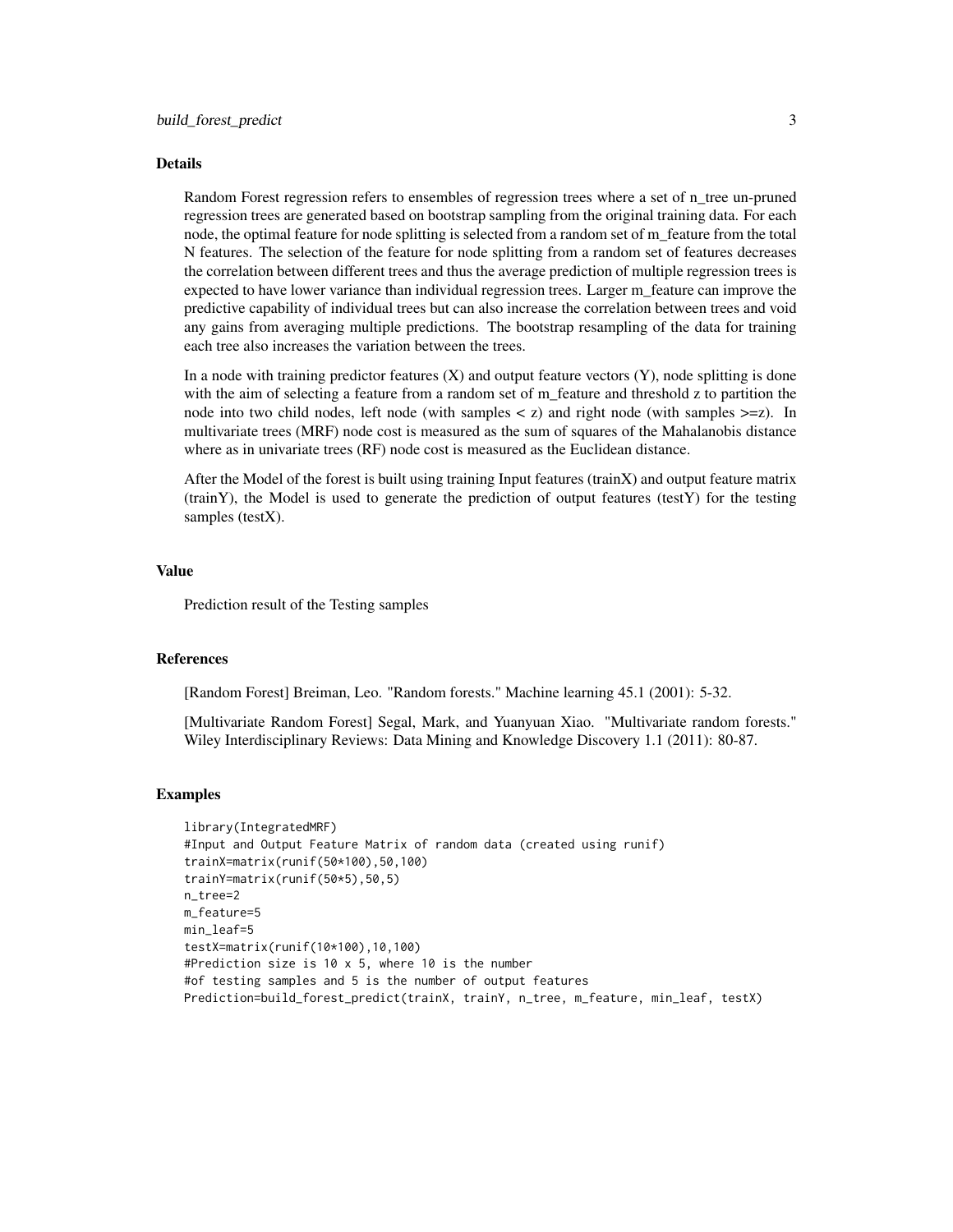<span id="page-3-0"></span>

# Description

Build a Univariate Regression Tree (for generation of Random Forest (RF) ) or Multivariate Regression Tree ( for generation of Multivariate Random Forest (MRF) ) using the training samples, which is used for the prediction of testing samples.

#### Usage

```
build_single_tree(X, Y, m_feature, min_leaf, Inv_Cov_Y, Command)
```
#### Arguments

| X           | Input Feature matrix of $M \times N$ , $M$ is the number of training samples and $N$ is the<br>number of input features                                                   |
|-------------|---------------------------------------------------------------------------------------------------------------------------------------------------------------------------|
| Y           | Output Feature matrix of $M \times T$ , M is the number of training samples and $T$ is<br>the number of ouput features                                                    |
| m_feature   | Number of randomly selected features considered for a split in each regression<br>tree node, which must be positive integer and less than N (number of input<br>features) |
| min_leaf    | Minimum number of samples in the leaf node, which must be positive integer<br>and less than or equal to M (number of training samples)                                    |
| $Inv_Cov_Y$ | Inverse of Covariance matrix of Output Response matrix for MRF(Input [0 0,0]<br>$0$ for RF)                                                                               |
| Command     | 1 for univariate Regression Tree (corresponding to RF) and 2 for Multivariate<br>Regression Tree (corresponding to MRF)                                                   |

# Details

The regression tree structure is represented as a list of lists. For a non-leaf node, it contains the splitting criteria (feature for split and threshold) and for a leaf node, it contains the output responses for the samples contained in the leaf node.

# Value

Model of a single regression tree (Univariate or Multivariate Regression Tree). An example of the list of the non-leaf node:

```
Flag for determining node status; leaf node (1) or branch node (0)
                1
Index of samples for the left node
                int [1:34] 1 2 4 5 ...
Index of samples for the right node
                int [1:16] 3 6 9 ...
```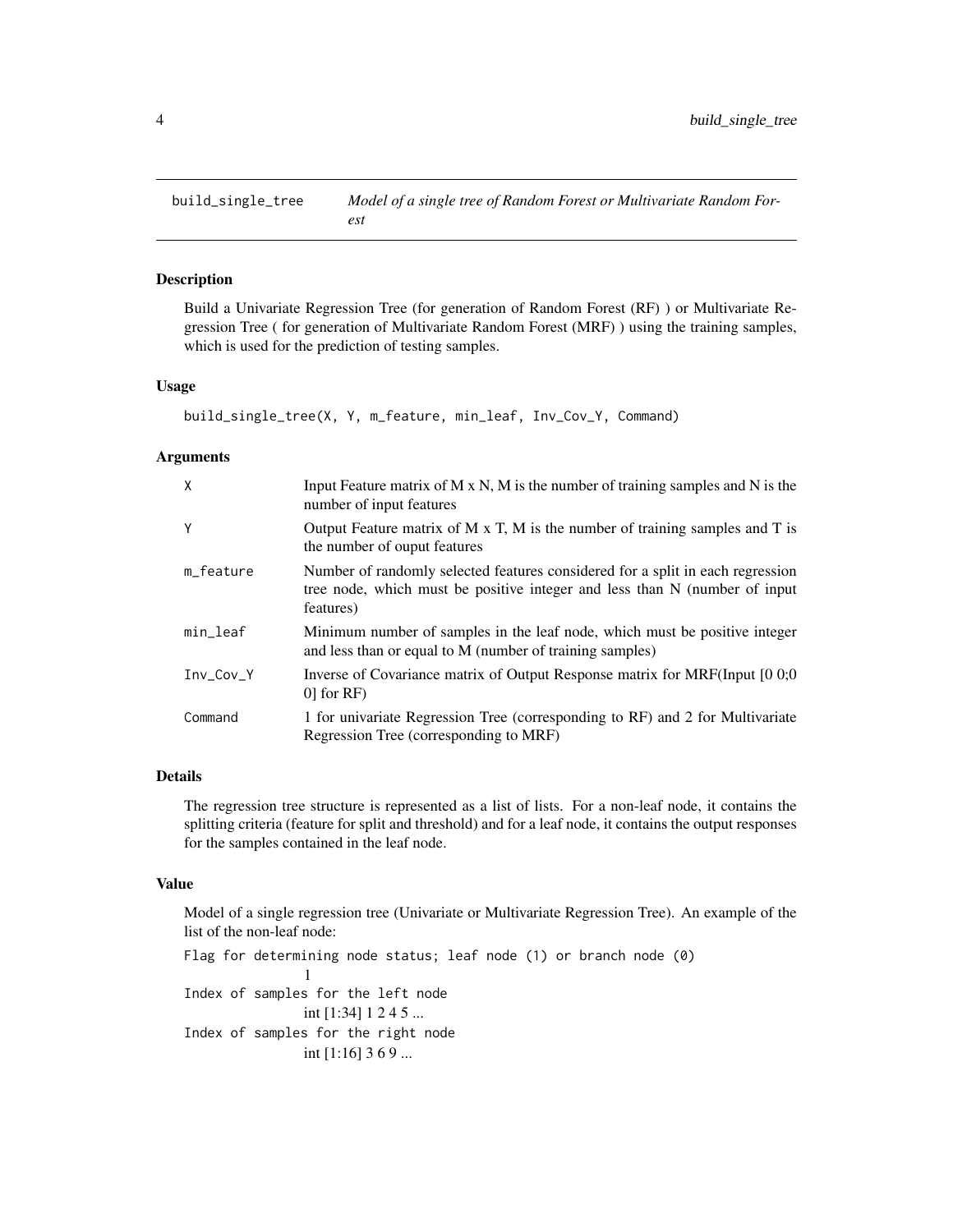#### <span id="page-4-0"></span>**Combination** 5

```
Feature for split
                int 34
Threshold values for split, average them
                num [1:3] 0.655 0.526 0.785
List number for the left and right nodes
                num [1:2] 2 3
An example of the list of the leaf node:
Output responses
```
num[1:4,1:5] 0.0724 0.1809 0.0699 ...

| Combination | Weights for combination of predictions from different data subtypes<br>using Least Square Regression based on various error estimation tech-<br>niques |
|-------------|--------------------------------------------------------------------------------------------------------------------------------------------------------|
|             |                                                                                                                                                        |

# Description

Calculates combination weights for different subtypes of dataset combinations to generate integrated Random Forest (RF) or Multivariate Random Forest (MRF) model based on different error estimation models such as Bootstrap, 0.632+ Bootstrap, N-fold cross validation or Leave one out.

#### Usage

```
Combination(finalX, finalY_train, Cell, finalY_train_cell, n_tree, m_feature,
 min_leaf, Confidence_Level)
```
# Arguments

| finalX            | List of Matrices where each matrix represent a specific data subtype (such as ge-<br>nomic characterizations for drug sensitivity prediction). Each subtype can have<br>different types of features. For example, if there are three subtypes containing<br>100, 200 and 250 features respectively, finalX will be a list containing 3 matrices<br>of sizes M x 100, M x 200 and M x 250 where M is the number of Samples. |  |
|-------------------|----------------------------------------------------------------------------------------------------------------------------------------------------------------------------------------------------------------------------------------------------------------------------------------------------------------------------------------------------------------------------------------------------------------------------|--|
| finalY_train      | A M x T matrix of output features for training samples, where M is number<br>of samples and T is the number of output features. The dataset is assumed<br>to contain no missing values. If there are missing values, an imputation method<br>should be applied before using the function. A function 'Imputation' is included<br>within the package.                                                                       |  |
| Cell              | It contains a list of samples (the samples can be represented either numerically<br>by indices or by names) for each data subtype. For the example of 3 data sub-<br>types, it will be a list containing 3 arrays where each array contains the sample<br>information for each data subtype.                                                                                                                               |  |
| finalY_train_cell |                                                                                                                                                                                                                                                                                                                                                                                                                            |  |
|                   | Sample names of output features for training samples                                                                                                                                                                                                                                                                                                                                                                       |  |
| n_tree            | Number of trees in the forest, which must be positive integer                                                                                                                                                                                                                                                                                                                                                              |  |
|                   |                                                                                                                                                                                                                                                                                                                                                                                                                            |  |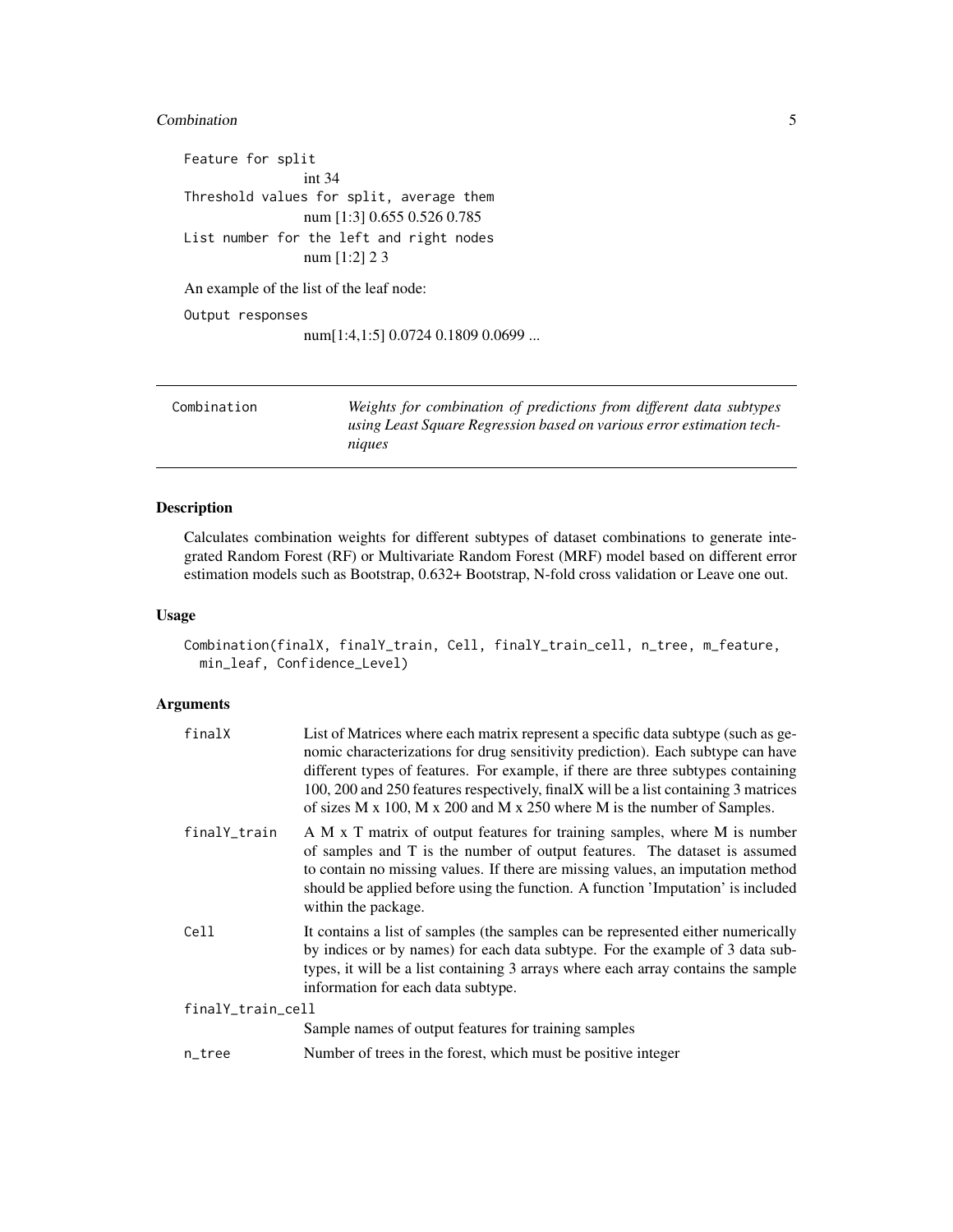| m_feature        | Number of randomly selected features considered for a split in each regression                                                         |  |
|------------------|----------------------------------------------------------------------------------------------------------------------------------------|--|
|                  | tree node, Valid Input is a positive integer, which is less than N (which is equal                                                     |  |
|                  | to number of input features for the smallest genomic characterization)                                                                 |  |
| min_leaf         | Minimum number of samples in the leaf node, which must be positive integer<br>and less than or equal to M (number of training samples) |  |
| Confidence_Level |                                                                                                                                        |  |
|                  | Confidence level for calculation of confidence interval (User Defined), which<br>must be between 0 and 100                             |  |

#### Details

The function takes all the subtypes of dataset in matrix format and its corresponding sample information. For calculation purpose, we have considered the data of the samples that are common in all the subtypes and output training responses. For example, consider a dataset of 3 sub-types with different number of samples and features, with indices of samples in subtype 1, 2, 3 and output feature matrix is 1:10, 3:15, 5:16 and 5:11 respectively. Thus, features of sample index 5:10 (common to all subtypes and output feature matrix) of all subtypes and output feature matrix will be selected and considered for all calculations.

For M x N dataset, N number of bootstrap sampling sets are considered. For each bootstrap sampling set and each subtype, a Random Forest (RF) or, Multivariate Random Forest (MRF) model is generated, which is used for calculating the prediction performance for out-of-bag samples. The prediction performance for each subtype of the dataset is based on the averaging over different bootstrap training sets. The combination weights (regression coefficients) for each combination of subtypes are generated using least Square Regression from the individual subtype predictions and used later to calculate mean absolute error, mean square error and correlation coefficient between predicted and actual values.

For N-fold cross validation error estimation with M cell lines, N models are generated for each subtype of dataset, where for each partition  $(M/N)^*(N-1)$  cell lines are used for training and the remaining cell lines are used to estimate errors and combination weights for different data subtype combinations.

In 0.632 Bootstrap error estimation, bootstrap and re-substitution error estimates are combined based on 0.632xBootstrap Error + 0.368xRe-substitution Error. While 0.632+ Bootstrap error estimation considers the overfitting of re-substitution error with no information error rate  $\gamma$ . An estimate of  $\gamma$  is obtained by permuting the responses  $y[i]$  and predictors  $x[j]$ .

$$
\gamma = sum(sum(error(x[j], y[i]), j = 1, m), i = 1, m)/m2
$$

The relative overfitting rate is defined as  $R = (BoosttrapError - ResultutionError)/(\gamma -$ ResubstitutionError) and weight distribution between bootstrap error and Re-substitution Error is defined as  $w = 0.632/(1 - 0.368 * R)$ . So, 0.632+ Bootstrap error is equal to  $(1 - w) *$ BootstrapError +  $w * ResultationError$ . These prediction results are then used to compute the errors and combination weights for different data subtype combinations.

Confidence Interval has been calculated using Jackkniffe-After-Bootstrap Approach and prediction result of bootstrap error estimation.

For leave-one-out error estimation using M cell lines, M models are generated for each subtype of dataset, which are then used to calculate the errors and combination weights for different data subtype combinations.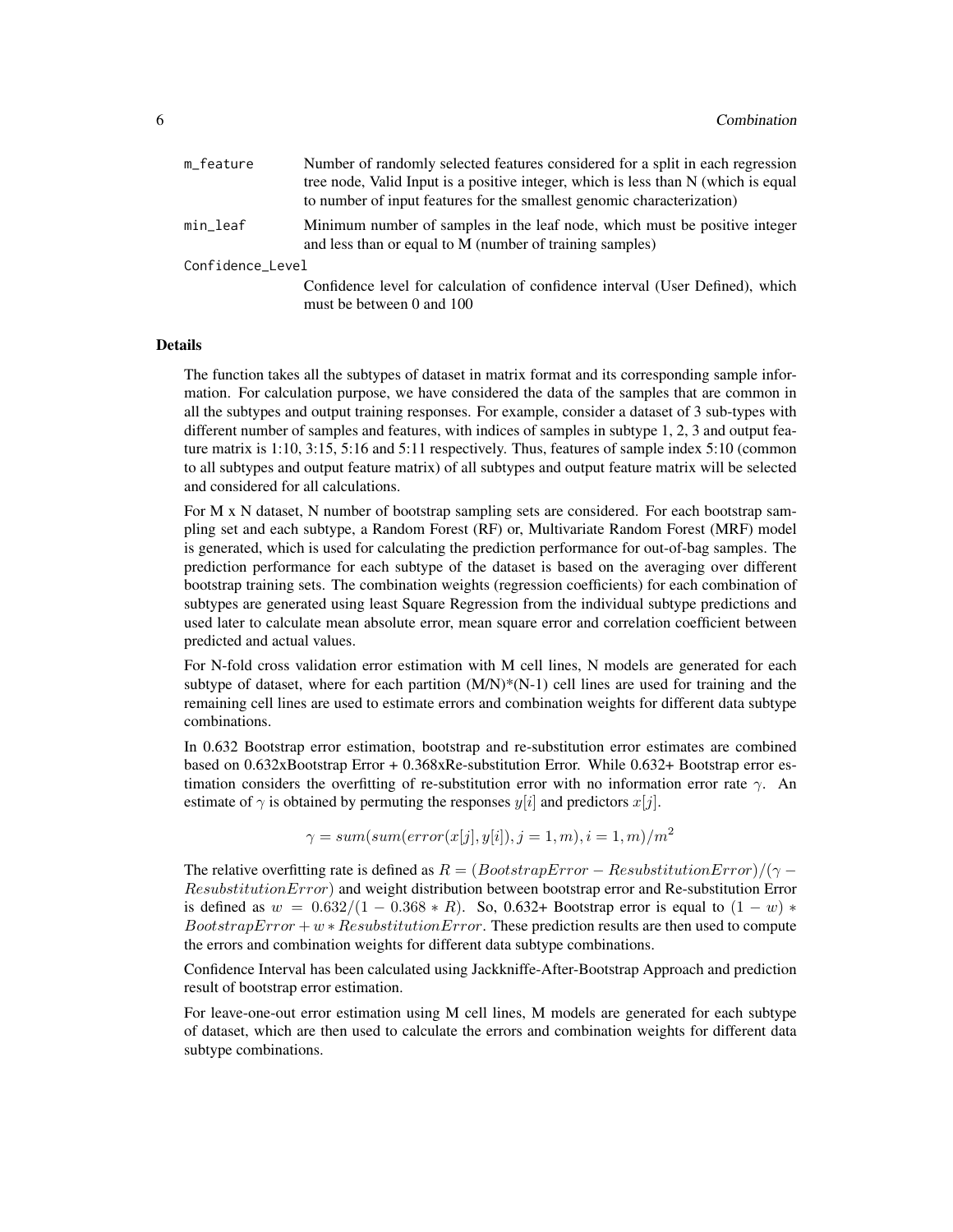# Combination 7

# Value

List with the following components:

| BSP_coeff                | Combination weights using Bootstrap Error Estimation Model, where index is<br>in list format. If the number of genomic characterizations or subtypes of dataset<br>is 5, there will be $2^{\wedge}5$ -1=31 list of weights                                                                                                                                                                                                                                                                                           |
|--------------------------|----------------------------------------------------------------------------------------------------------------------------------------------------------------------------------------------------------------------------------------------------------------------------------------------------------------------------------------------------------------------------------------------------------------------------------------------------------------------------------------------------------------------|
| Nfold_coeff              | Combination weights using N fold cross validation Error Estimation Model,<br>where index is in list format. If the number of genomic characterizations or<br>subtypes of dataset is 5, there will be $2^3-1=31$ list of weights                                                                                                                                                                                                                                                                                      |
| BSP632plus_coeff         |                                                                                                                                                                                                                                                                                                                                                                                                                                                                                                                      |
|                          | Combination weights using 0.632+ Bootstrap Error Estimation Model, where<br>index is in list format. If the number of genomic characterizations or subtypes<br>of dataset is 5, there will be $2^{\wedge}5$ -1=31 list of weights                                                                                                                                                                                                                                                                                    |
| L00_coeff                | Combination weights using Leave-One-Out Error Estimation Model, where in-<br>dex is in list format. If the number of genomic characterizations or subtypes of<br>dataset is 5, there will be $2^s-1=31$ list of weights                                                                                                                                                                                                                                                                                              |
| Error                    | Matrix of Mean Absolute Error, Mean Square Error and correlation between<br>actual and predicted responses for integrated model based on Bootstrap, N fold<br>cross validation, 0.632+ Bootstrap and Leave-one-out error estimation sampling<br>techniques for the integrated model containing all the data subtypes                                                                                                                                                                                                 |
| Confidence Interval      |                                                                                                                                                                                                                                                                                                                                                                                                                                                                                                                      |
|                          | Low and High confidence interval for a user defined confidence level for the<br>drug using Jackknife-After-Bootstrap Approach in a list                                                                                                                                                                                                                                                                                                                                                                              |
| BSP_error_all_mae        |                                                                                                                                                                                                                                                                                                                                                                                                                                                                                                                      |
|                          | Bootstrap Mean Absolute Errors (MAE) for all combinations of the dataset sub-<br>types. Size $C \times R$ , where $C$ is the number of combinations and $R$ is the number<br>of output responses. C is in decreasing order, which means first value is com-<br>bination of all subtypes and next ones are in decreasing order. For example, if<br>a dataset has 3 subtypes, then C is equal to $2^x-3-1=7$ . The ordering of C is the<br>combination of subtypes [1 2 3], [1 2], [1 3], [2 3], [1], [2], [3]         |
| Nfold_error_all_mae      |                                                                                                                                                                                                                                                                                                                                                                                                                                                                                                                      |
|                          | N fold cross validation Mean Absolute Errors (MAE) for all combinations of<br>the dataset subtypes. Size $C \times R$ , where $C$ is the number of combinations and $R$<br>is the number of output responses. C is in decreasing order, which means first<br>value is combination of all subtypes and next ones are in decreasing order. For<br>example, if a dataset has 3 subtypes, then C is equal to $2^3-1=7$ . The ordering<br>of C is the combination of subtypes [1 2 3], [1 2], [1 3], [2 3], [1], [2], [3] |
| BSP632plus_error_all_mae |                                                                                                                                                                                                                                                                                                                                                                                                                                                                                                                      |
|                          | 0.632+ Bootstrap Mean Absolute Errors (MAE) for all combinations of the<br>dataset subtypes. Size $C \times R$ , where $C$ is the number of combinations and $R$<br>is the number of output responses. C is in decreasing order, which means first<br>value is combination of all subtypes and next ones are in decreasing order. For<br>example, if a dataset has 3 subtypes, then C is equal to $2^x-3-1=7$ . The ordering<br>of C is the combination of subtypes [1 2 3], [1 2], [1 3], [2 3], [1], [2], [3]      |
| LOO_error_all_mae        |                                                                                                                                                                                                                                                                                                                                                                                                                                                                                                                      |
|                          | Leave One Out Mean Absolute Errors (MAE) for all combinations of the dataset<br>subtypes. Size $C \times R$ , where $C$ is the number of combinations and $R$ is the                                                                                                                                                                                                                                                                                                                                                 |
|                          |                                                                                                                                                                                                                                                                                                                                                                                                                                                                                                                      |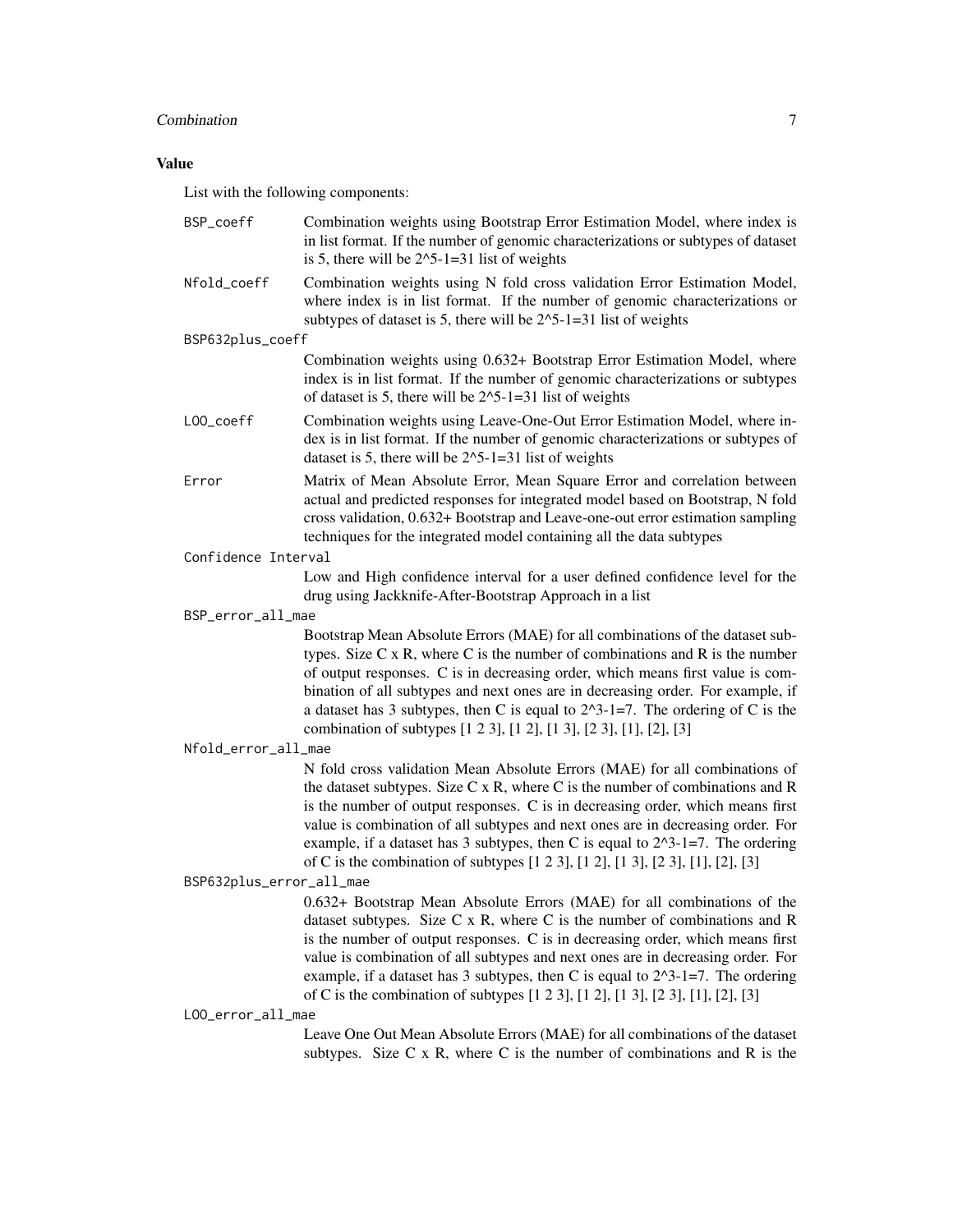number of output responses. C is in decreasing order, which means first value is combination of all subtypes and next ones are in decreasing order. For example, if a dataset has 3 subtypes, then C is equal to  $2^3-1=7$ . The ordering of C is the combination of subtypes [1 2 3], [1 2], [1 3], [2 3], [1], [2], [3]

<span id="page-7-0"></span>The function also returns figures of different error estimations in .tiff format

#### References

Wan, Qian, and Ranadip Pal. "An ensemble based top performing approach for NCI-DREAM drug sensitivity prediction challenge." PloS one 9.6 (2014): e101183.

Rahman, Raziur, John Otridge, and Ranadip Pal. "IntegratedMRF: random forest-based framework for integrating prediction from different data types." Bioinformatics (Oxford, England) (2017).

Efron, Bradley, and Robert Tibshirani. "Improvements on cross-validation: the 632+ bootstrap method." Journal of the American Statistical Association 92.438 (1997): 548-560.

# Examples

```
library(IntegratedMRF)
data(Dream_Dataset)
Tree=1
Feature=1
Leaf=5
Confidence=80
finalX=Dream_Dataset[[1]]
Cell=Dream_Dataset[[2]]
Y_train_Dream=Dream_Dataset[[3]]
Y_train_cell=Dream_Dataset[[4]]
Y_test=Dream_Dataset[[5]]
Y_test_cell=Dream_Dataset[[6]]
Drug=c(1,2,3)
Y_train_Drug=matrix(Y_train_Dream[,Drug],ncol=length(Drug))
Result=Combination(finalX,Y_train_Drug,Cell,Y_train_cell,Tree,Feature,Leaf,Confidence)
```
CombPredict *Integrated Prediction of Testing samples using Combination Weights from integrated RF or MRF model*

#### **Description**

Generates Random Forest or Multivariate Random Forest model for each subtype of dataset and predicts testing samples using the generated models. Subsequently, the prediction for different subtypes of dataset are combined using the Combination weights generated from 'Combination' function.

#### Usage

```
CombPredict(finalX, finalY_train, Cell, finalY_train_cell, finalY_test_cell,
  n_tree, m_feature, min_leaf, Coeff)
```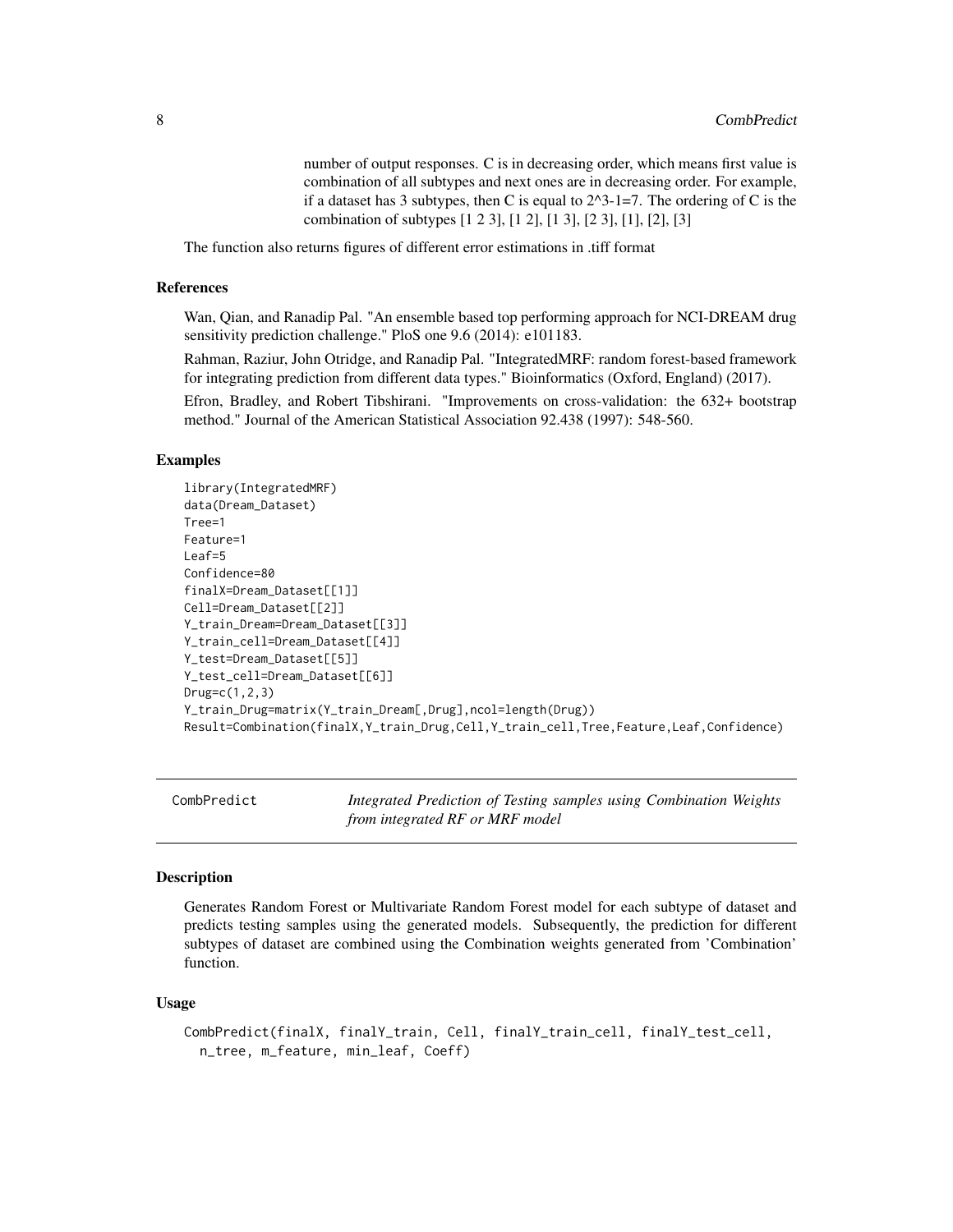#### CombPredict 9

#### **Arguments**

| finalX            | List of Matrices where each matrix represents a specific data subtype (such as<br>genomic characterizations for drug sensitivity prediction). Each subtype can<br>have different types of features. For example, if there are three subtypes con-<br>taining 100, 200 and 250 features respectively, finalX will be a list containing<br>3 matrices of sizes M x 100, M x 200 and M x 250 where M is the number of<br>Samples. |  |
|-------------------|--------------------------------------------------------------------------------------------------------------------------------------------------------------------------------------------------------------------------------------------------------------------------------------------------------------------------------------------------------------------------------------------------------------------------------|--|
| finalY_train      | A M x T matrix of output features for training samples, where M is number<br>of samples and T is the number of output features. The dataset is assumed<br>to contain no missing values. If there are missing values, an imputation method<br>should be applied before using the function. A function 'Imputation' is included<br>within the package.                                                                           |  |
| Cell              | It contains a list of samples (the samples can be represented either numerically<br>by indices or by names) for each data subtype. For the example of 3 data sub-<br>types, it will be a list containing 3 arrays where each array contains the sample<br>information for each data subtype.                                                                                                                                   |  |
| finalY_train_cell |                                                                                                                                                                                                                                                                                                                                                                                                                                |  |
|                   | Cell lines of output features for training samples                                                                                                                                                                                                                                                                                                                                                                             |  |
| finalY_test_cell  |                                                                                                                                                                                                                                                                                                                                                                                                                                |  |
|                   | Cell lines of output features for testing samples                                                                                                                                                                                                                                                                                                                                                                              |  |
| n_tree            | number of trees in the forest, which must be positive integer                                                                                                                                                                                                                                                                                                                                                                  |  |
| m_feature         | Number of randomly selected features considered for a split in each regression<br>tree node, which must be positive integer                                                                                                                                                                                                                                                                                                    |  |
| min_leaf          | minimum number of samples in the leaf node, which must be positive integer<br>and less than or equal to M (number of training samples)                                                                                                                                                                                                                                                                                         |  |
| Coeff             | Combination Weights. The user can supply the weights based on either Boot-<br>strap, Re-substitution, 0.632Bootstrap or Leave-one-out error estimation ap-<br>proaches.                                                                                                                                                                                                                                                        |  |

#### Details

Input matrix and output response of training samples have been used to build Random Forest or Multivariate Random Forest model for each subtype of a dataset. These models are used to calculate prediction of testing samples for each subtype separately. Subsequently Combination Weights (different errors have different combination weights and the user should select the one to be used) are used to integrate the predictions from data subtypes. Note that the combination weights are linear regression coefficients generated using the training samples.

The specific set of combination weights to be used for testing samples will depend on the number of data subtypes available for the testing samples. Note that not all subtype information maybe available for all samples. As an example with three data subtypes, a testing sample with all subtype data available will use the combination weights corresponding to Serial [1 2 3] where if subtype 3 is not available, the function will using the combination weights corresponding to Serial [1 2].

# Value

Final Prediction of testing samples based on provided testing sample names.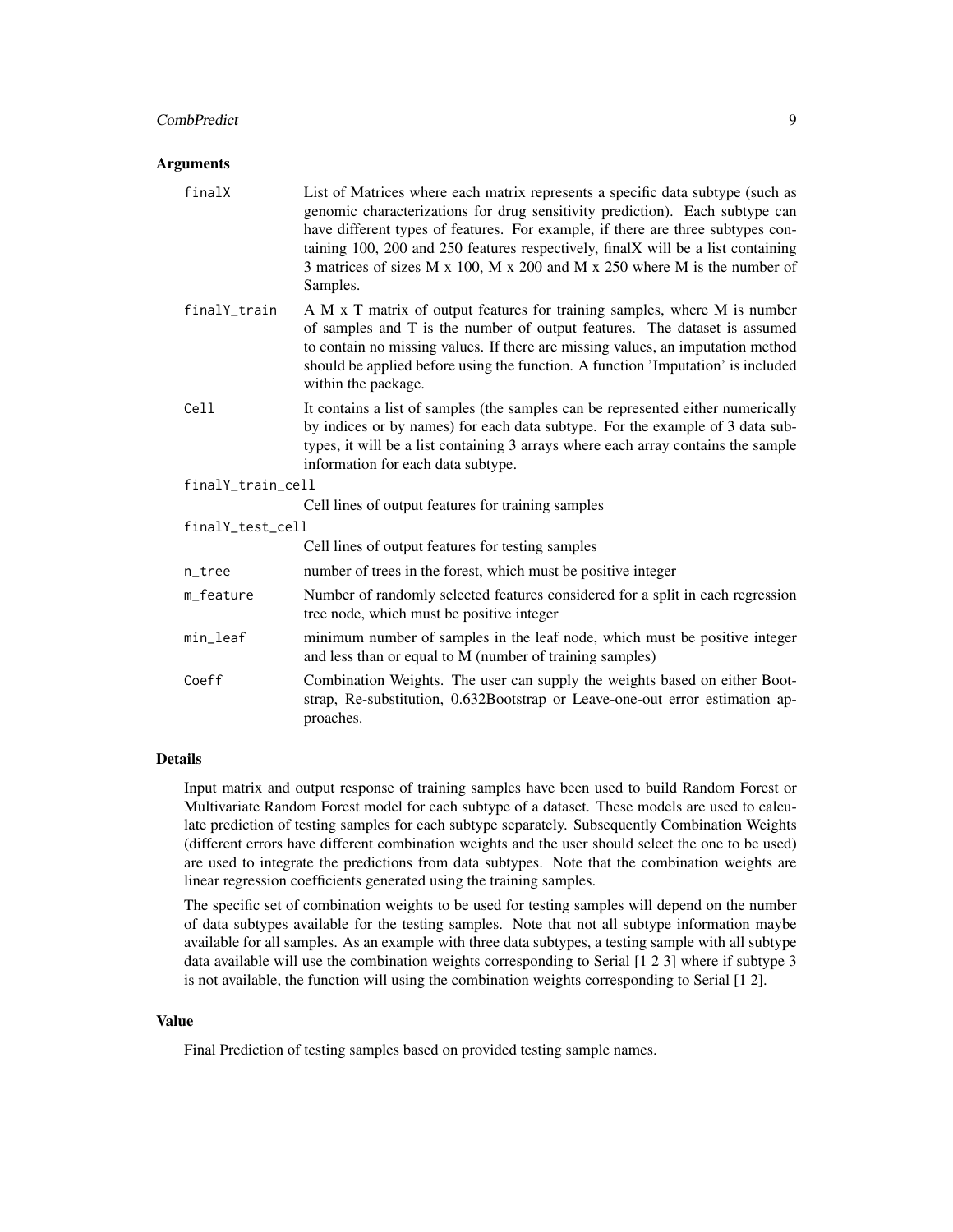# Examples

```
library(IntegratedMRF)
data(Dream_Dataset)
Tree=1
Feature=1
Leaf=10
Confidence=80
finalX=Dream_Dataset[[1]]
Cell=Dream_Dataset[[2]]
Y_train_Dream=Dream_Dataset[[3]]
Y_train_cell=Dream_Dataset[[4]]
Y_test=Dream_Dataset[[5]]
Y_test_cell=Dream_Dataset[[6]]
Drug=1
Y_train_Drug=matrix(Y_train_Dream[,Drug],ncol=length(Drug))
Result=Combination(finalX,Y_train_Drug,Cell,Y_train_cell,Tree,Feature,Leaf,Confidence)
```
CombPredict(finalX,Y\_train\_Drug,Cell,Y\_train\_cell,Y\_test\_cell,Tree,Feature,Leaf,Result[[1]])

CombPredictSpecific *Prediction for testing samples using specific combination weights from integrated RF or MRF model*

# Description

Generates Random Forest (One Output Feature) or Multivariate Random Forest (More than One Output Feature) model for each subtype of dataset and predicts testing samples using these models. The predictions are combined using the specific combination weights provided by the user. For the input combination weights, the testing cell lines should have the subtype data corresponding to the non-zero weight subtypes.

# Usage

```
CombPredictSpecific(finalX, finalY_train, Cell, finalY_train_cell,
  finalY_test_cell, n_tree, m_feature, min_leaf, Coeff)
```
#### Arguments

| finalX       | List of Matrices where each matrix represent a specific data subtype (such as ge-<br>nomic characterizations for drug sensitivity prediction). Each subtype can have<br>different types of features. For example, if there are three subtypes containing<br>100, 200 and 250 features respectively, final X will be a list containing 3 matrices<br>of sizes $M \times 100$ , $M \times 200$ and $M \times 250$ where $M$ is the number of Samples. |
|--------------|-----------------------------------------------------------------------------------------------------------------------------------------------------------------------------------------------------------------------------------------------------------------------------------------------------------------------------------------------------------------------------------------------------------------------------------------------------|
| finalY_train | A M x T matrix of output features for training samples, where M is the number<br>of samples and T is the number of output features. The dataset is assumed<br>to contain no missing values. If there are missing values, an imputation method<br>should be applied before using the function. A function 'Imputation' is included<br>within the package.                                                                                            |

<span id="page-9-0"></span>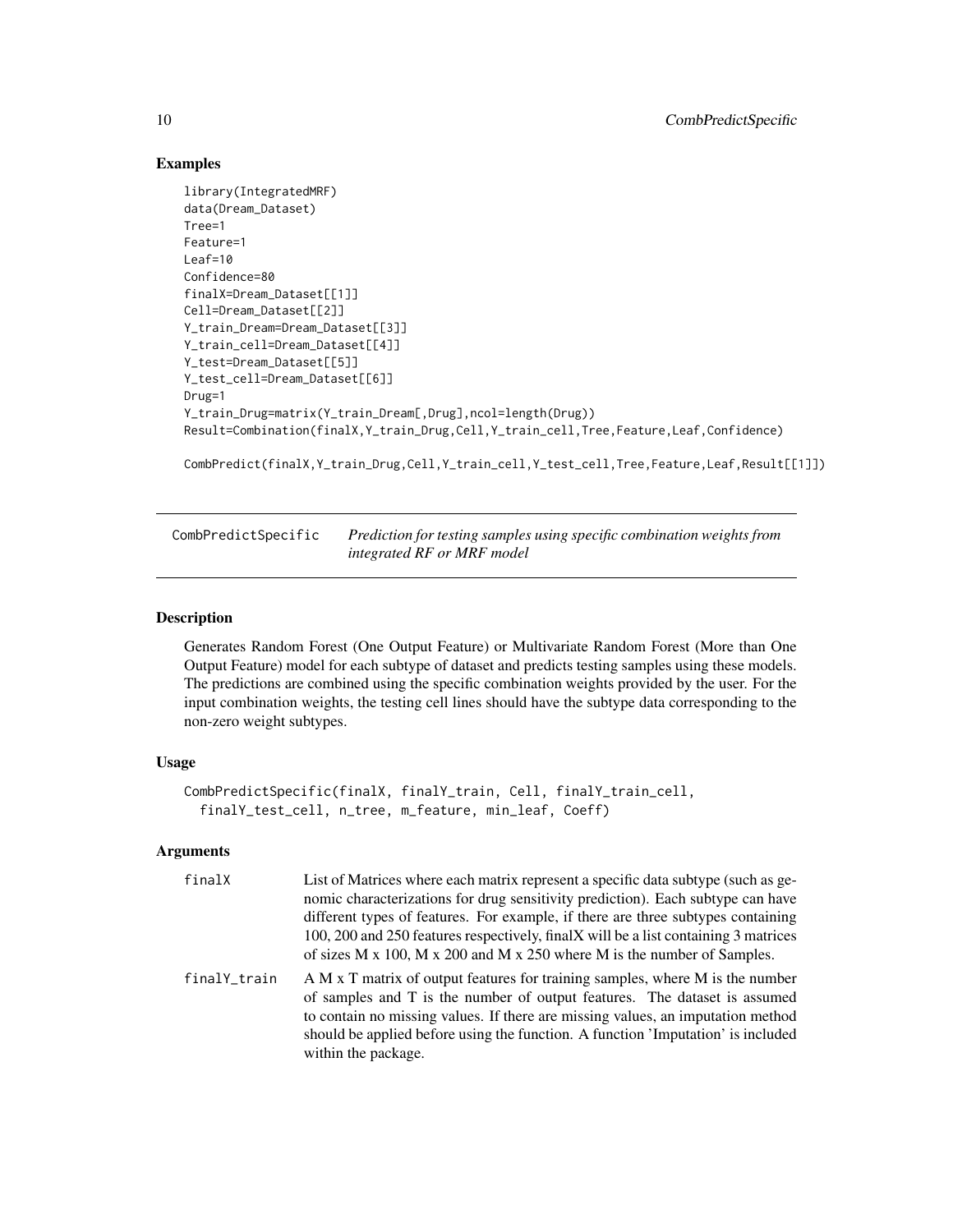| Cell              | It contains a list of samples (the samples can be represented either numerically<br>by indices or by names) for each data subtype. For the example of 3 data sub-<br>types, it will be a list containing 3 arrays where each array contains the sample<br>information for each data subtype. |  |  |
|-------------------|----------------------------------------------------------------------------------------------------------------------------------------------------------------------------------------------------------------------------------------------------------------------------------------------|--|--|
| finalY_train_cell |                                                                                                                                                                                                                                                                                              |  |  |
|                   | Sample names of output features for training samples                                                                                                                                                                                                                                         |  |  |
|                   | finalY_test_cell                                                                                                                                                                                                                                                                             |  |  |
|                   | Sample names of output features for testing samples (All these testing samples)<br>must have features for each subtypes of dataset)                                                                                                                                                          |  |  |
| n_tree            | Number of trees in the forest, which must be positive integer                                                                                                                                                                                                                                |  |  |
| m_feature         | Number of randomly selected features considered for a split in each regression<br>tree node, which must be a positive integer                                                                                                                                                                |  |  |
| min_leaf          | Minimum number of samples in the leaf node, which must be a positive integer<br>less than or equal to M (number of training samples)                                                                                                                                                         |  |  |
| Coeff             | Combination Weights (user defined or some combination weights generated us-<br>ing the 'Combination' function). The size must be C, which is equal to the<br>number of subtypes of dataset given in finalX.                                                                                  |  |  |

#### Details

Input feature matrix and output feature matrix have been used to generate Random Forest (One Output Feature) or Multivariate Random Forest (More than One Output Feature) model for each subtype of dataset separately. The prediction of testing samples using each subtype trained model is generated. The predictions are combined using the specific combination weights provided by the user. For the input combination weights, the testing cell lines should have the subtype data corresponding to the non-zero weight subtypes. For instance, if combination weights is [0.6 0.3 0 0.1], then the subtype 1, 2 and 4 needs to be present for the testing samples. Furthermore, all the features should be present for the required subtypes for the testing samples.

# Value

Final Prediction of testing samples based on provided testing sample names

# Examples

```
library(IntegratedMRF)
data(Dream_Dataset)
Tree=1
Feature=1
Leaf=10
Confidence=80
finalX=Dream_Dataset[[1]]
Cell=Dream_Dataset[[2]]
Y_train_Dream=Dream_Dataset[[3]]
Y_train_cell=Dream_Dataset[[4]]
Y_test=Dream_Dataset[[5]]
Y_test_cell=Dream_Dataset[[6]]
Drug=1
Y_train_Drug=matrix(Y_train_Dream[,Drug],ncol=length(Drug))
```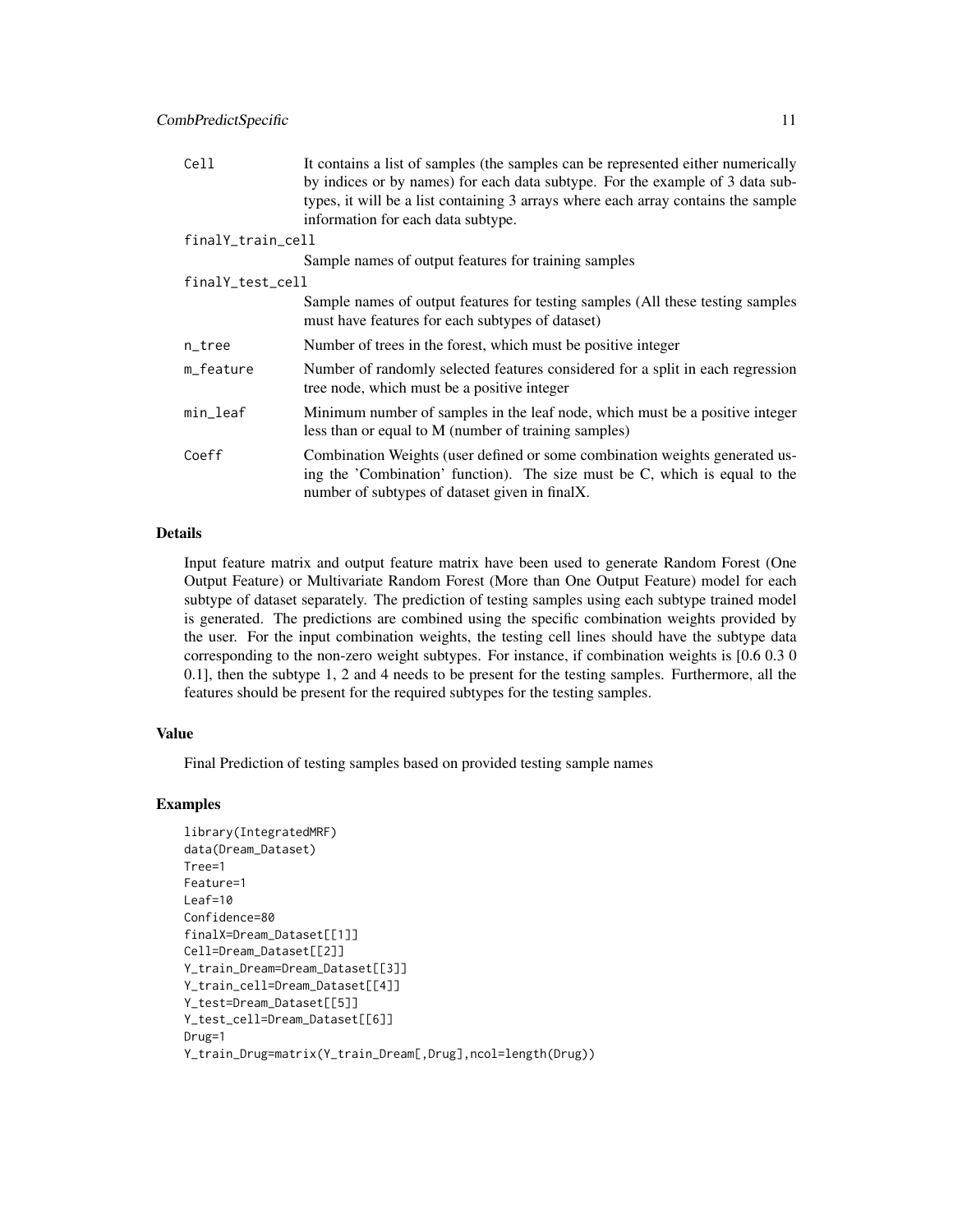Result=Combination(finalX,Y\_train\_Drug,Cell,Y\_train\_cell,Tree,Feature,Leaf,Confidence)

```
CombPredictSpecific(finalX,Y_train_Drug,Cell,Y_train_cell,Y_test_cell,Tree,
       Feature,Leaf,runif(length(Cell)*1))
```
CrossValidation *Generate training and testing samples for cross validation*

# Description

Generates Cross Validation Input Matrices and Output Vectors for training and testing, where number of folds in cross validation is user defined.

# Usage

CrossValidation(X, Y, F)

# Arguments

| M x N Input matrix, M is the number of samples and N is the number of features |
|--------------------------------------------------------------------------------|
| output response as column vector                                               |
| Number of Folds                                                                |

# Value

List with the following components:

| TrainingData | List of matrices where each matrix contains a fold of Cross Validation Training<br>Data, where the number of matrices is equal to F                |
|--------------|----------------------------------------------------------------------------------------------------------------------------------------------------|
| TestingData  | List of matrices where each matrix contains a fold of Cross Validation Testing<br>Data, where the number of matrices is equal to F                 |
| OutputTrain  | List of matrices where each matrix contains a fold of Cross Validation Training<br>Output Feature Data, where the number of matrices is equal to F |
| OutputTest   | List of matrices where each matrix contains a fold of Cross Validation Testing<br>Output Feature Data, where the number of matrices is equal to F  |
| FoldedIndex  | Index of Different Folds. (e.g., for Sample Index 1:6 and 3 fold, FoldedIndex<br>are $[1\ 2\ 3\ 4]$ , $[1\ 2\ 5\ 6]$ , $[3\ 4\ 5\ 6]$              |

<span id="page-11-0"></span>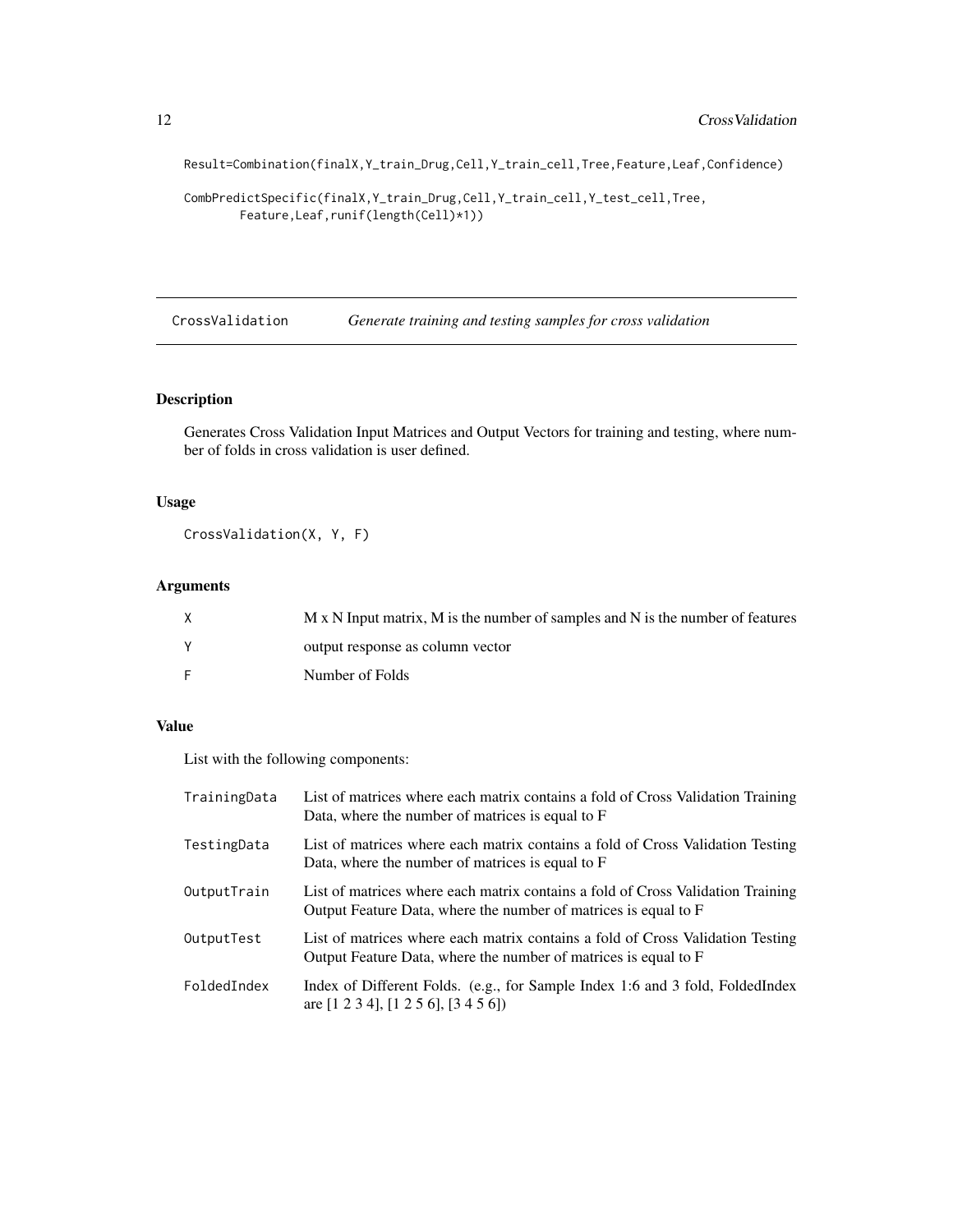<span id="page-12-0"></span>

# **Description**

A demo dataset of different genomic characterizations and drug sensitivity selected from NCI-Dream Drug Sensitivity Prediction Challenge dataset.

#### Usage

Dream\_Dataset

#### Format

A list of 6 variables containing genomic characterizations and drug sensitivity:

- finalX\_Dream List of 5 Matrices where the matrices represent different genomic characterizations of Gene Expression, Methylation, RNA sequencing, Reverse Phase Protein Array (RPPA) and Copy Number Variation (CNV). 1000 predictor features for each subtype is included to satisfy package size limitations.
- Cell\_line\_Index\_Dream List of Cell Line names for each genomic charcterization
- finalY\_train\_Dream Drug Sensitivity of training samples (35) for 31 drugs provided for NCI-Dream Drug Sensitivity Prediction Challenge
- finalY\_train\_cell\_Dream Cell line names of the training samples
- finalY\_test\_Dream Drug Sensitivity of testing samples (18) for 31 drugs provided for NCI-Dream Drug Sensitivity Prediction Challenge Dataset
- finalY\_test\_cell\_Dream Cell line names of the testing samples

# Source

<https://www.synapse.org/#!Synapse:syn2785778/wiki/70252>

#### References

Costello, James C., et al. "A community effort to assess and improve drug sensitivity prediction algorithms." Nature biotechnology 32.12 (2014): 1202-1212.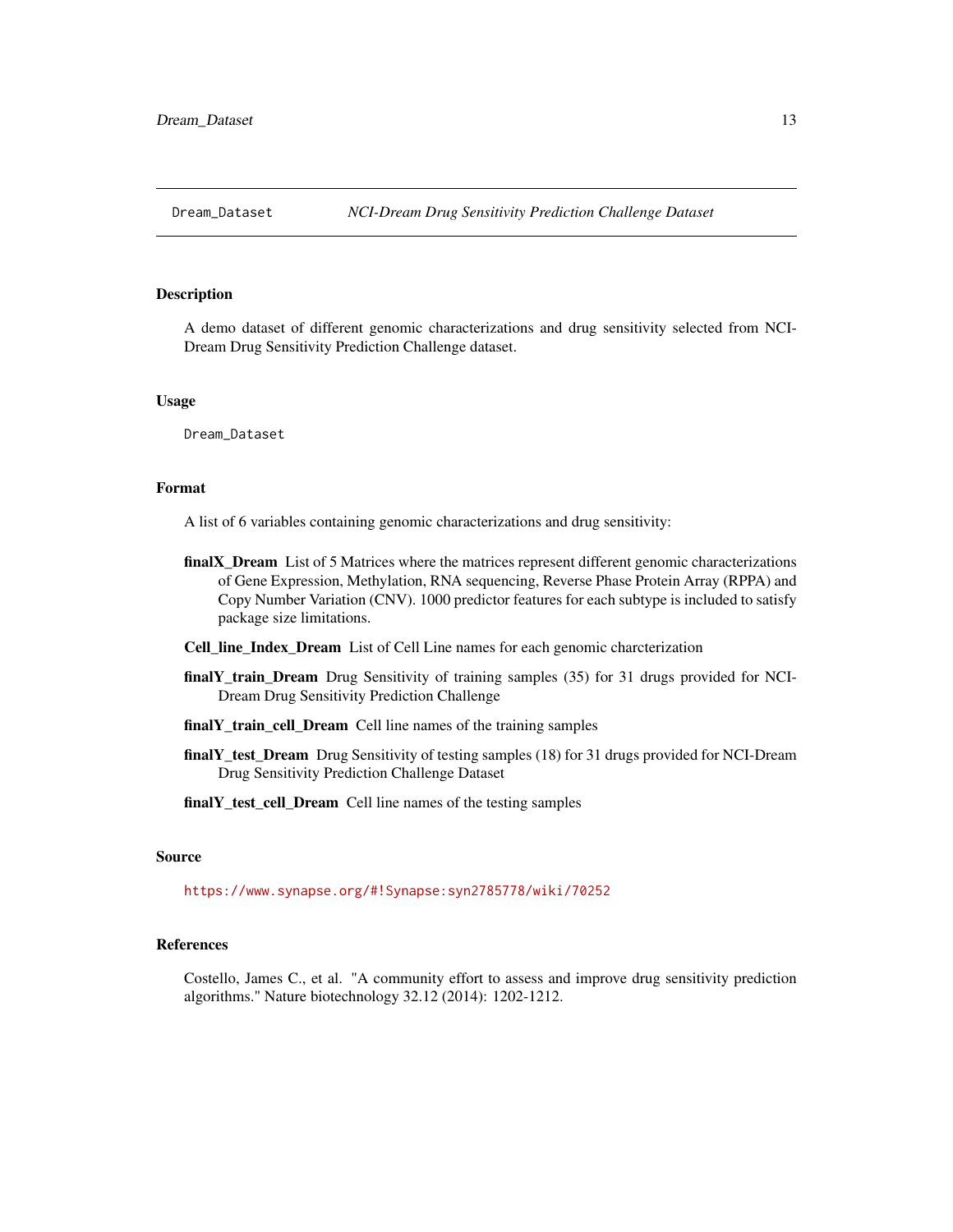<span id="page-13-0"></span>error\_calculation *Error calculation for integrated model*

#### **Description**

Combines Prediction from different data subtypes through Least Square Regression and computes Mean Absolute Error, Mean Square Error and Pearson Correlation Coefficient between Integrated Prediction and Original Output feature.

# Usage

error\_calculation(final\_pred, final\_actual)

#### Arguments

| final_pred   | A n x p matrix of predicted features, where n is the number of samples and p is |
|--------------|---------------------------------------------------------------------------------|
|              | the number of data subtypes with prediction                                     |
| final_actual | A n x 1 vector of original output responses                                     |

# Details

If final\_pred is a vector, it refers to the prediction result for one subtype of dataset and this function will return Mean Absolute Error, Mean Square Error and Pearson Correlation Coefficient between predicted and Original Output response. If final\_pred is a matrix containing prediction results for more than one subtype of dataset, Least Square Regression will be used to calculate the weights for combining the predictions and generate an integrated prediction of size n x 1. Subsequently, Mean Absolute Error, Mean Square Error and Pearson Correlation Coefficient between Integrated Prediction and Original Output responses are calculated.

# Value

List with the following components:

| Integrated Prediction                                                                                           |
|-----------------------------------------------------------------------------------------------------------------|
| Integrated Prediction based on combining predictions from data subtypes using<br><b>Least Square Regression</b> |
| Mean Absolute Error between Integrated Prediction and Original Output Re-<br>sponses                            |
| Mean Square Error between Integrated Prediction and Original Output Responses                                   |
| Pearson Correlation Coefficient between Integrated Prediction and Original Out-<br>put Responses                |
|                                                                                                                 |

# See Also

lsei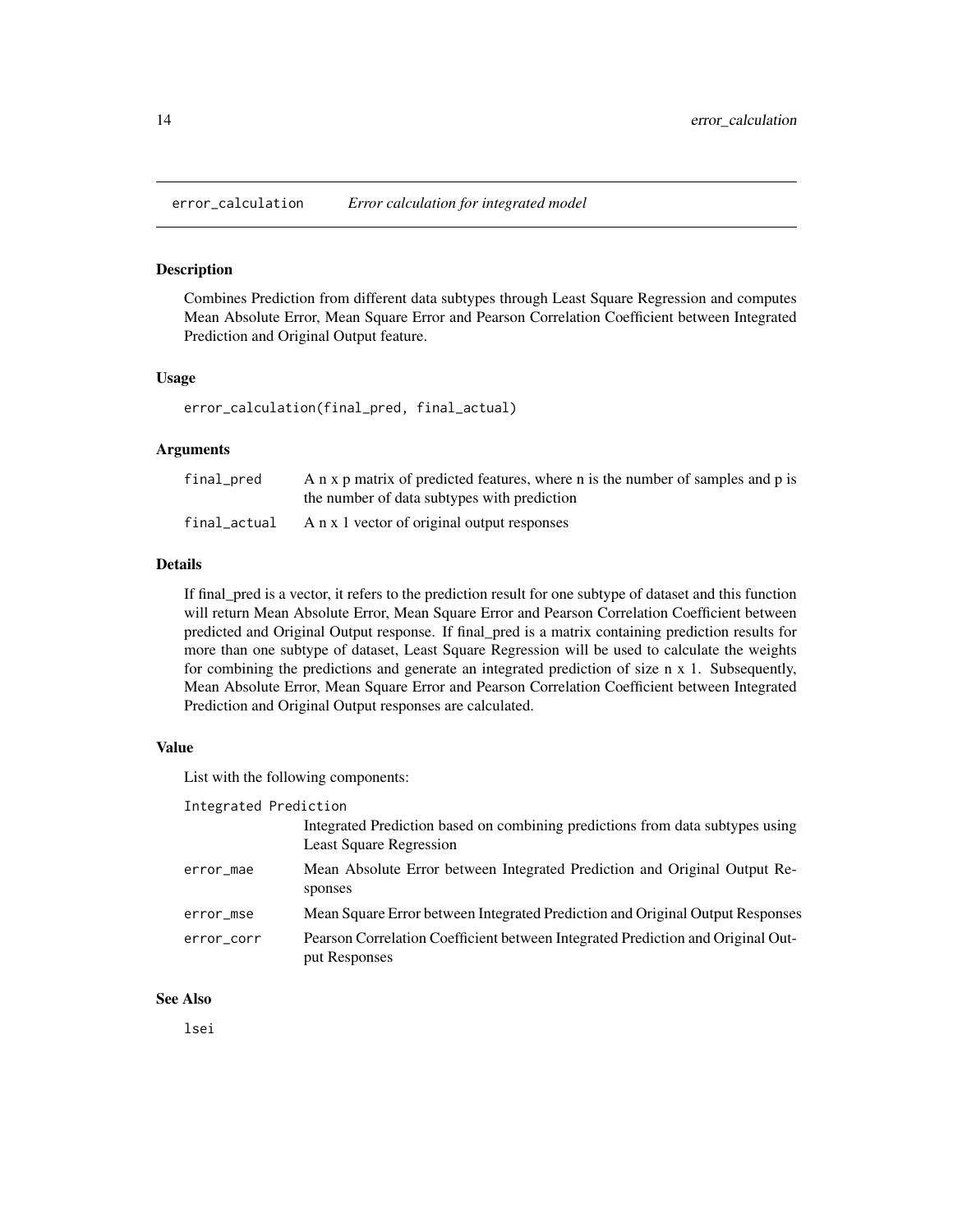<span id="page-14-0"></span>

# Description

Imputes the values of the vector that are NaN

#### Usage

Imputation(XX)

# Arguments

XX a vector of size N x 1

# Details

If a value is missing, it will be replaced by an imputed value that is an average of previous and next value. If previous or next value is also missing, the closest value is used as the imputed value.

# Value

Imputed vector of size N x 1

IntegratedPrediction *Integrated Prediction of Testing samples from integrated RF or MRF model*

# Description

Generates Random Forest or Multivariate Random Forest model for each subtype of dataset and predicts testing samples using the generated models. Subsequently, the prediction for different subtypes of dataset are combined using the Combination weights generated from Integrated Model which is based on Bootstrap error estimate

# Usage

```
IntegratedPrediction(finalX, finalY_train, Cell, finalY_train_cell,
  finalY_test_cell, n_tree, m_feature, min_leaf)
```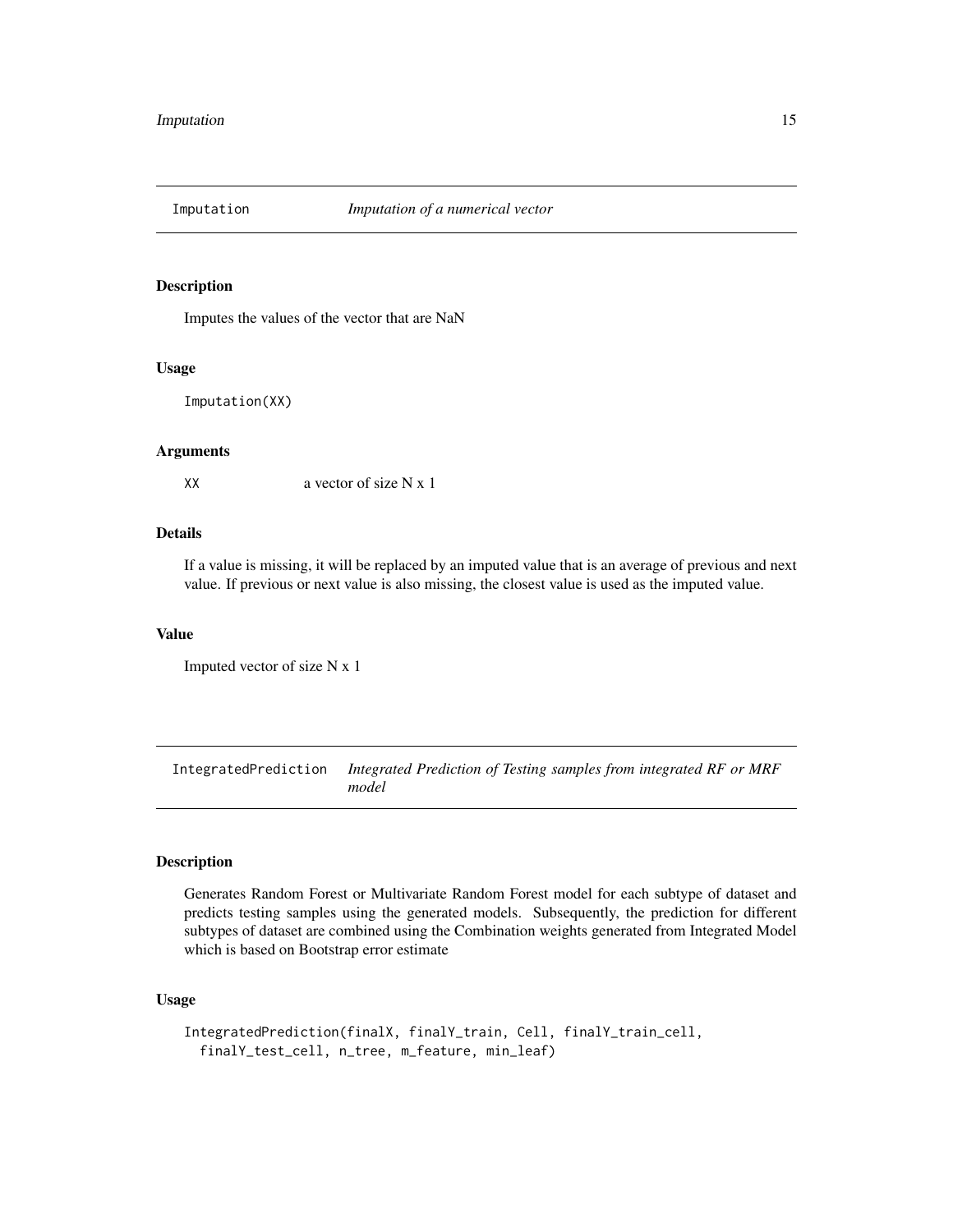## Arguments

| finalX            | List of Matrices where each matrix represent a specific data subtype (such as ge-<br>nomic characterizations for drug sensitivity prediction). Each subtype can have<br>different types of features. For example, if there are three subtypes containing<br>100, 200 and 250 features respectively, finalX will be a list containing 3 matrices<br>of sizes $M \times 100$ , $M \times 200$ and $M \times 250$ where $M$ is the number of Samples. |
|-------------------|----------------------------------------------------------------------------------------------------------------------------------------------------------------------------------------------------------------------------------------------------------------------------------------------------------------------------------------------------------------------------------------------------------------------------------------------------|
| finalY_train      | A M x T matrix of output features for training samples, where M is number<br>of samples and T is the number of output features. The dataset is assumed<br>to contain no missing values. If there are missing values, an imputation method<br>should be applied before using the function. A function 'Imputation' is included<br>within the package.                                                                                               |
| Cell              | It contains a list of samples (the samples can be represented either numerically<br>by indices or by names) for each data subtype. For the example of 3 data sub-<br>types, it will be a list containing 3 arrays where each array contains the sample<br>information for each data subtype.                                                                                                                                                       |
| finalY_train_cell |                                                                                                                                                                                                                                                                                                                                                                                                                                                    |
|                   | Cell lines of output features for training samples                                                                                                                                                                                                                                                                                                                                                                                                 |
| finalY_test_cell  |                                                                                                                                                                                                                                                                                                                                                                                                                                                    |
|                   | Cell lines of output features for testing samples                                                                                                                                                                                                                                                                                                                                                                                                  |
| n_tree            | number of trees in the forest, which must be positive integer                                                                                                                                                                                                                                                                                                                                                                                      |
| m_feature         | Number of randomly selected features considered for a split in each regression<br>tree node, which must be positive integer                                                                                                                                                                                                                                                                                                                        |
| min_leaf          | minimum number of samples in the leaf node, which must be positive integer<br>and less than or equal to M (number of training samples)                                                                                                                                                                                                                                                                                                             |

#### Details

Input matrix and output response of training samples have been used to build Random Forest or Multivariate Random Forest model for each subtype of a dataset. These models are used to calculate prediction of testing samples for each subtype separately. Subsequently Combination Weights are used to integrate the predictions from data subtypes.

Combination Weight Generation: For M x N dataset, N number of bootstrap sampling sets are considered. For each bootstrap sampling set and each subtype, a Random Forest (RF) or, Multivariate Random Forest (MRF) model is generated, which is used for calculating the prediction performance for out-of-bag samples. The prediction performance for each dataset subtypes is based on the averaging over different bootstrap training sets. The combination weights (regression coefficients) for each combination of subtypes are generated using least Square Regression from the individual subtype predictions and used to integrate the predictions from data subtypes.

The specific set of combination weights to be used for testing samples will depend on the number of data subtypes available for the testing samples. Note that not all subtype information maybe available for all samples. As an example with three data subtypes, a testing sample with all subtype data available will use the combination weights corresponding to Serial [1 2 3] where as if subtype 3 is not available, the function will use the combination weights corresponding to Serial [1 2].

#### Value

Final Prediction of testing samples based on provided testing sample names.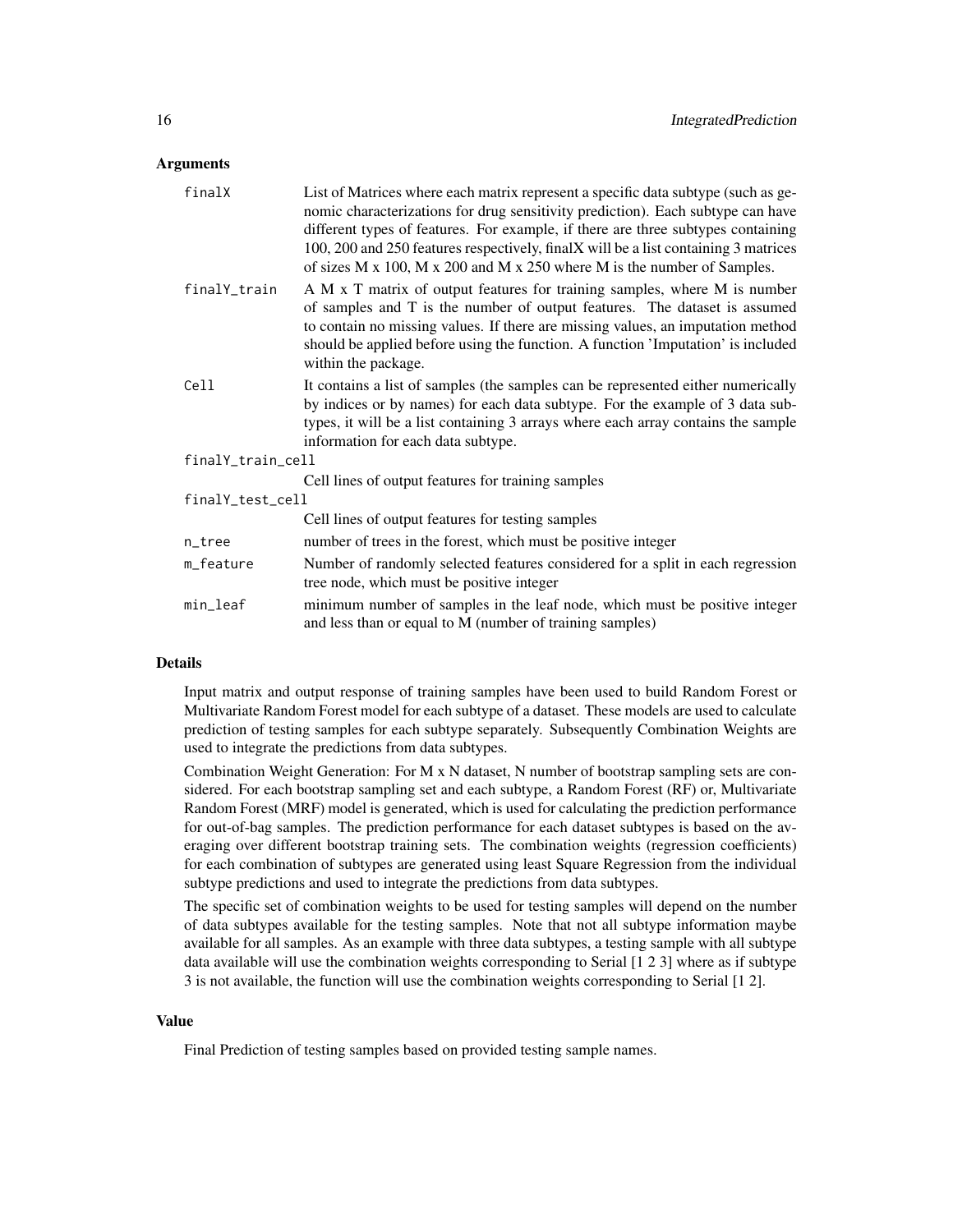# <span id="page-16-0"></span>Node\_cost 17

# Examples

```
library(IntegratedMRF)
data(Dream_Dataset)
Tree=1
Feature=1
Leaf=10
finalX=Dream_Dataset[[1]]
Cell=Dream_Dataset[[2]]
Y_train_Dream=Dream_Dataset[[3]]
Y_train_cell=Dream_Dataset[[4]]
Y_test=Dream_Dataset[[5]]
Y_test_cell=Dream_Dataset[[6]]
Drug=c(1,2,3)
Y_train_Drug=matrix(Y_train_Dream[,Drug],ncol=length(Drug))
IntegratedPrediction(finalX,Y_train_Drug,Cell,Y_train_cell,Y_test_cell,Tree,Feature,Leaf)
```
Node\_cost *Information Gain*

# Description

Compute the cost function of a tree node

#### Usage

Node\_cost(y, Inv\_Cov\_Y, Command)

# Arguments

|           | Output Features for the samples of the node                                                                             |
|-----------|-------------------------------------------------------------------------------------------------------------------------|
| Inv Cov Y | Inverse of Covariance matrix of Output Response matrix for MRF(Input [0 0;0<br>$[0]$ for RF)                            |
| Command   | 1 for univariate Regression Tree (corresponding to RF) and 2 for Multivariate<br>Regression Tree (corresponding to MRF) |

# Details

In multivariate trees (MRF) node cost is measured as the sum of squares of the Mahalanobis distance to capture the correlations in the data whereas in univariate trees node cost is measured as the sum of Euclidean distance square. Mahalanobis Distance captures the distance of the sample point from the mean of the node along the principal component axes.

# Value

cost or entropy of samples in a node of a tree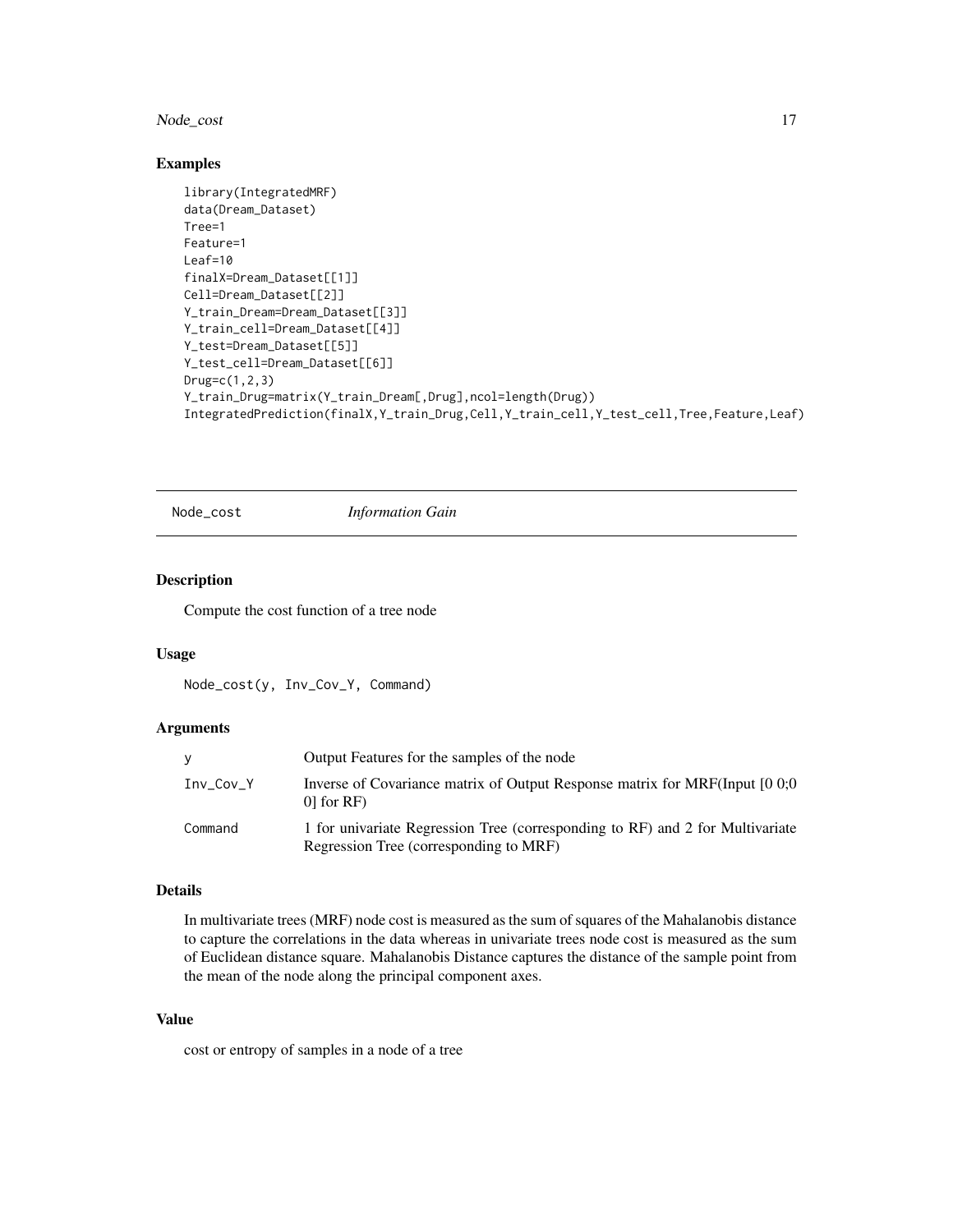# References

Segal, Mark, and Yuanyuan Xiao. "Multivariate random forests." Wiley Interdisciplinary Reviews: Data Mining and Knowledge Discovery 1.1 (2011): 80-87.

# Examples

```
library(IntegratedMRF)
y=matrix(runif(10*2),10,2)
Inv_Cov_Y=solve(cov(y))
Command=2
#Command=2 for MRF and 1 for RF
#This function calculates information gain of a node
Cost=Node_cost(y,Inv_Cov_Y,Command)
```
predicting *Prediction of testing sample in a node*

#### Description

Provides the value of a testing sample in a node that refers to which child node it will go to using the splitting criteria of the tree node or the prediction results if the node is a leaf.

#### Usage

```
predicting(Single_Model, i, X_test, Variable_number)
```
# **Arguments**

| Single_Model    | Model of a particular tree                                                                                                                          |
|-----------------|-----------------------------------------------------------------------------------------------------------------------------------------------------|
|                 | Number of splits. Used as an index, which indicates where in the list the splitting<br>criteria of this split has been stored.                      |
| X_test          | Testing samples of size $1 \times N$ , 1 is the number of testing samples and N is the<br>number of features (same order and size used as training) |
| Variable_number |                                                                                                                                                     |
|                 | Number of Output Features                                                                                                                           |

#### Details

The function considers the output at a particular node. If the node is a leaf, the average of output responses is returned as prediction result. For a non-leaf node, the direction of left or right node is decided based on the node threshold and splitting feature value.

# Value

Prediction result of a testing samples in a node

<span id="page-17-0"></span>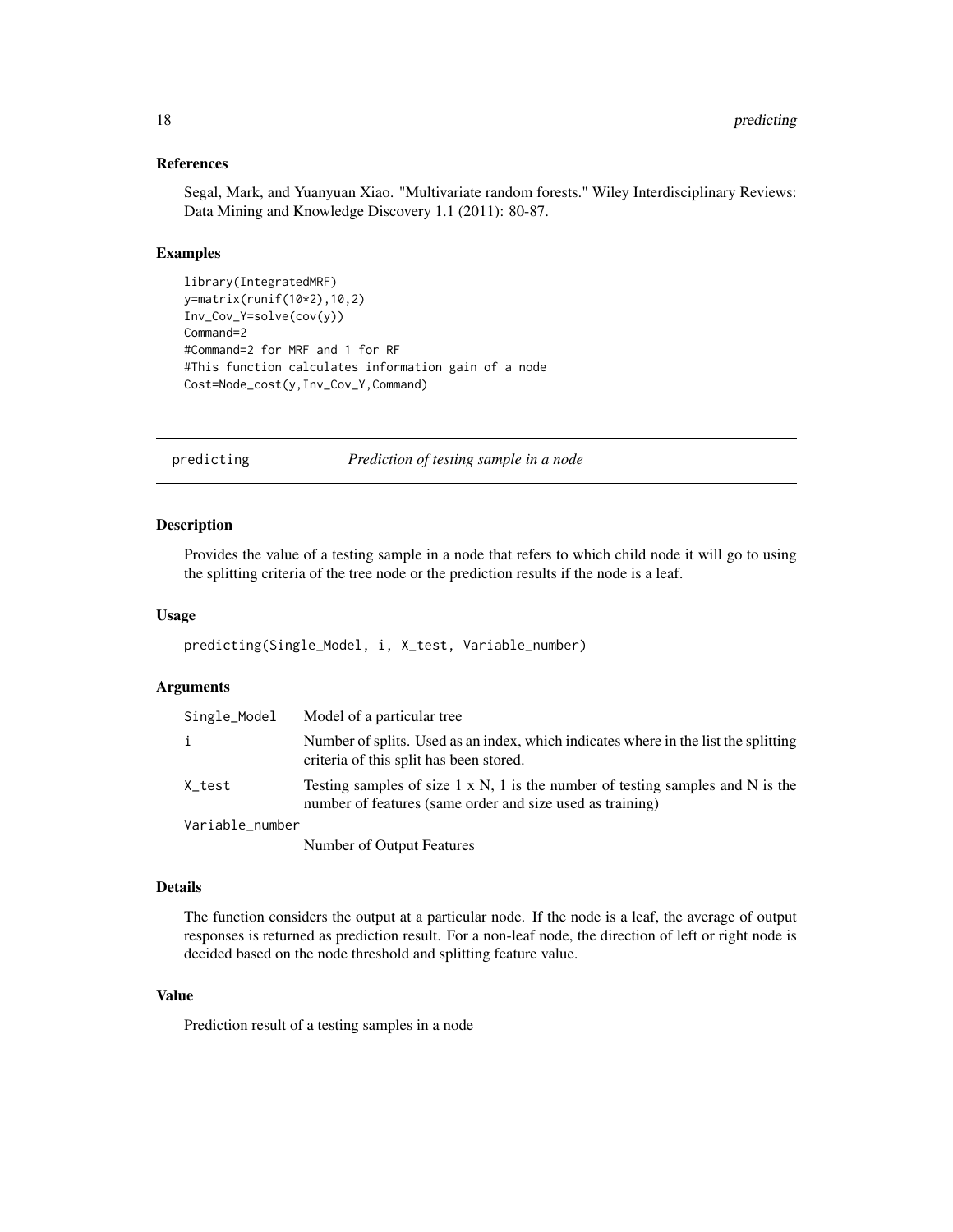<span id="page-18-0"></span>single\_tree\_prediction

*Prediction of Testing Samples for single tree*

#### Description

Predicts the output responses of testing samples based on the input regression tree

# Usage

```
single_tree_prediction(Single_Model, X_test, Variable_number)
```
# Arguments

| Single_Model    | Random Forest or Multivariate Random Forest Model of a particular tree                                                                              |
|-----------------|-----------------------------------------------------------------------------------------------------------------------------------------------------|
| X test          | Testing samples of size $O \times N$ , O is the number of testing samples and N is the<br>number of features (same order and size used as training) |
| Variable_number |                                                                                                                                                     |
|                 | Number of Output Features                                                                                                                           |

# Details

A regression tree model contains splitting criteria for all the splits in the tree and output responses of training samples in the leaf nodes. A testing sample using these criteria will reach a leaf node and the average of the Output response vectors in the leaf node is considered as the prediction of the testing sample.

# Value

Prediction result of the Testing samples for a particular tree

splitt *Split of the Parent node*

# Description

Split of the training samples of the parent node into the child nodes based on the feature and threshold that produces the minimum cost

#### Usage

splitt(X, Y, m\_feature, Index, Inv\_Cov\_Y, Command, ff)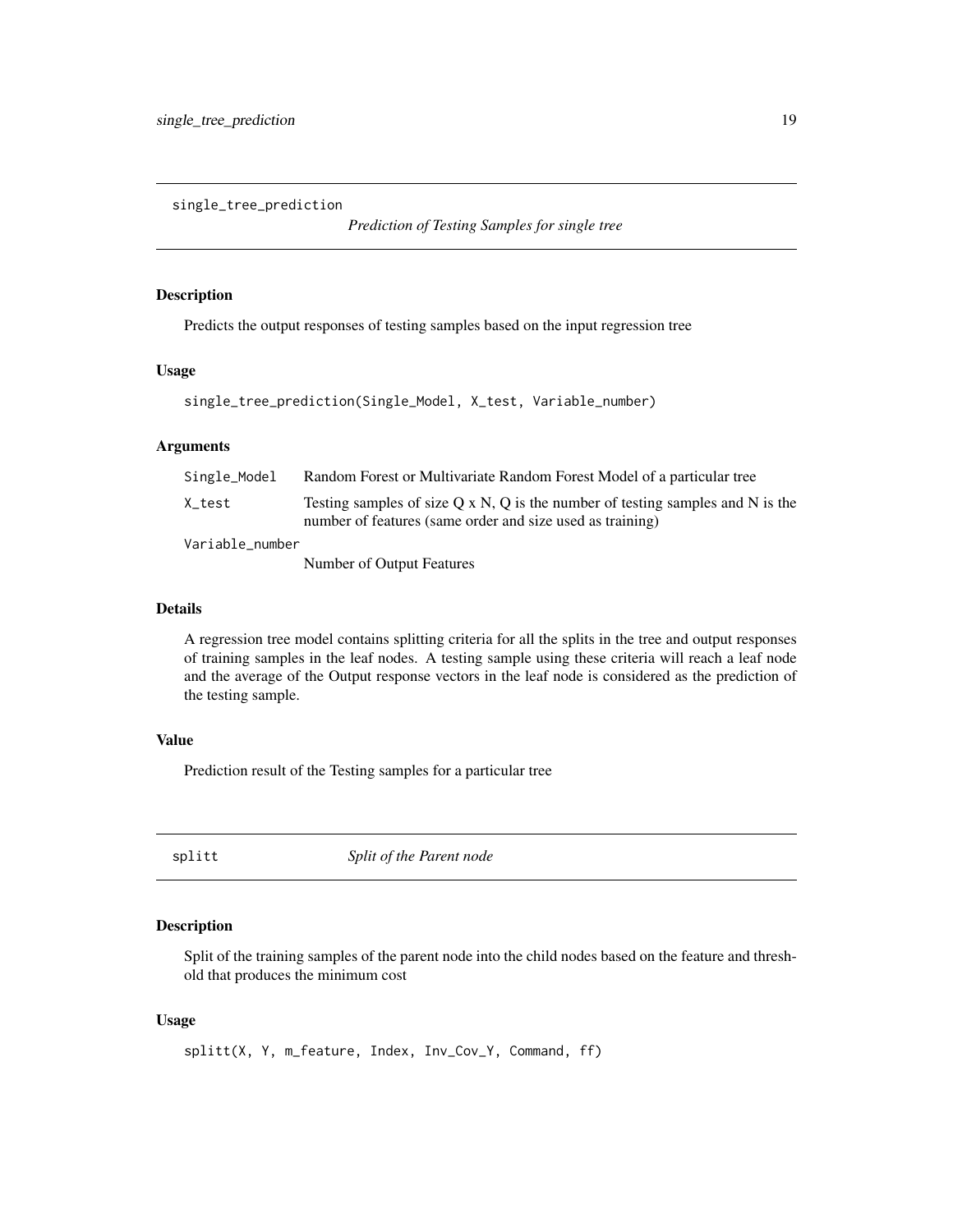# Arguments

| $\mathsf{X}$ | Input Training matrix of size $M \times N$ , M is the number of training samples and N<br>is the number of features     |
|--------------|-------------------------------------------------------------------------------------------------------------------------|
| Y            | Output Training response of size $M \times T$ , M is the number of samples and T is<br>the number of output responses   |
| m_feature    | Number of randomly selected features considered for a split in each regression<br>tree node.                            |
| Index        | Index of training samples                                                                                               |
| Inv_Cov_Y    | Inverse of Covariance matrix of Output Response matrix for MRF (Input [0 0; 0]<br>$0$ for RF)                           |
| Command      | 1 for univariate Regression Tree (corresponding to RF) and 2 for Multivariate<br>Regression Tree (corresponding to MRF) |
| ff           | Vector of m_feature from all features of X. This varies with each split                                                 |

# Details

At each node of a regression a tree, a fixed number of features (m\_feature) are selected randomly to be considered for generating the split. Node cost for all selected features along with possible n-1 thresholds for n samples are considered to select the feature and threshold with minimum cost.

# Value

List with the following components:

| index_left        | Index of the samples that are in the left node after splitting                   |
|-------------------|----------------------------------------------------------------------------------|
| index_right       | Index of the samples that are in the right node after splitting                  |
|                   | which feature The number of the feature that produces the minimum splitting cost |
| threshold_feature |                                                                                  |
|                   | The threshold value for the node split. A feeture value less than or equ         |

The threshold value for the node split. A feature value less than or equal to the threshold will go to the left node and it will go to the right node otherwise.

# Examples

```
library(IntegratedMRF)
X=matrix(runif(20*100),20,100)
Y=matrix(runif(20*3),20,3)
m_feature=5
Index=1:20
Inv_Cov_Y=solve(cov(Y))
ff2 = ncol(X) # number of features
ff =sort(sample(ff2, m_feature))
Command=2#MRF, as number of output feature is greater than 1
Split_criteria=splitt(X,Y,m_feature,Index,Inv_Cov_Y,Command,ff)
```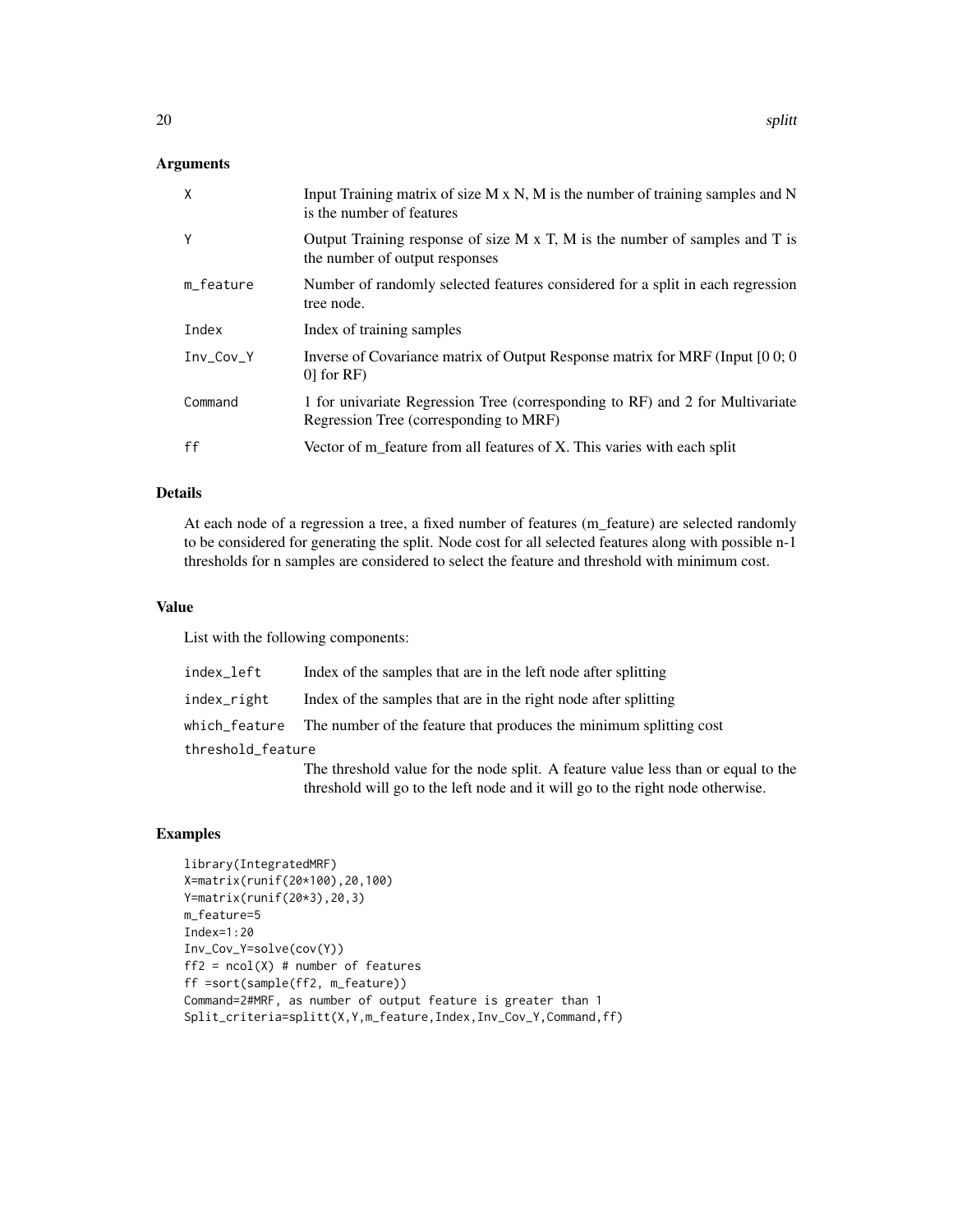<span id="page-20-0"></span>

# Description

Stores the Splitting criteria of all the nodes of a tree in a list

#### Usage

split\_node(X, Y, m\_feature, Index, i, model, min\_leaf, Inv\_Cov\_Y, Command)

# Arguments

| $\mathsf{x}$ | Input Training matrix of size $M \times N$ , M is the number of training samples and N<br>is the number of features                                                                                                                                                              |
|--------------|----------------------------------------------------------------------------------------------------------------------------------------------------------------------------------------------------------------------------------------------------------------------------------|
| Y            | Output Training response of size M x T, M is the number of samples and T is<br>the number of output responses                                                                                                                                                                    |
| m_feature    | Number of randomly selected features considered for a split in each regression<br>tree node                                                                                                                                                                                      |
| Index        | Index of training samples                                                                                                                                                                                                                                                        |
| $\mathbf{i}$ | Number of split. Used as an index, which indicates where in the list the splitting<br>criteria of this split will be stored.                                                                                                                                                     |
| model        | A list of lists with the spliting criteria of all the node splits. In each iteration, a<br>new list is included with the spliting criteria of the new split of a node.                                                                                                           |
| min_leaf     | Minimum number of samples in the leaf node. If a node has less than or, equal<br>to min_leaf samples, then there will be no splitting in that node and the node is<br>a leaf node. Valid input is a positive integer and less than or equal to M (number<br>of training samples) |
| Inv_Cov_Y    | Inverse of Covariance matrix of Output Response matrix for MRF (Input [0 0; 0<br>$0$ for RF)                                                                                                                                                                                     |
| Command      | 1 for univariate Regression Tree (corresponding to RF) and 2 for Multivariate<br>Regression Tree (corresponding to MRF)                                                                                                                                                          |

# Details

This function calculates the splitting criteria of a node and stores the information in a list format. If the node is a parent node, then indices of left and right nodes and feature number and threshold value of the feature for the split are stored. If the node is a leaf, the output feature matrix of the samples for the node are stored as a list.

# Value

model: A list of lists with the splitting criteria of all the split of the nodes. In each iteration, the Model is updated with a new list that includes the splitting criteria of the new split of a node.